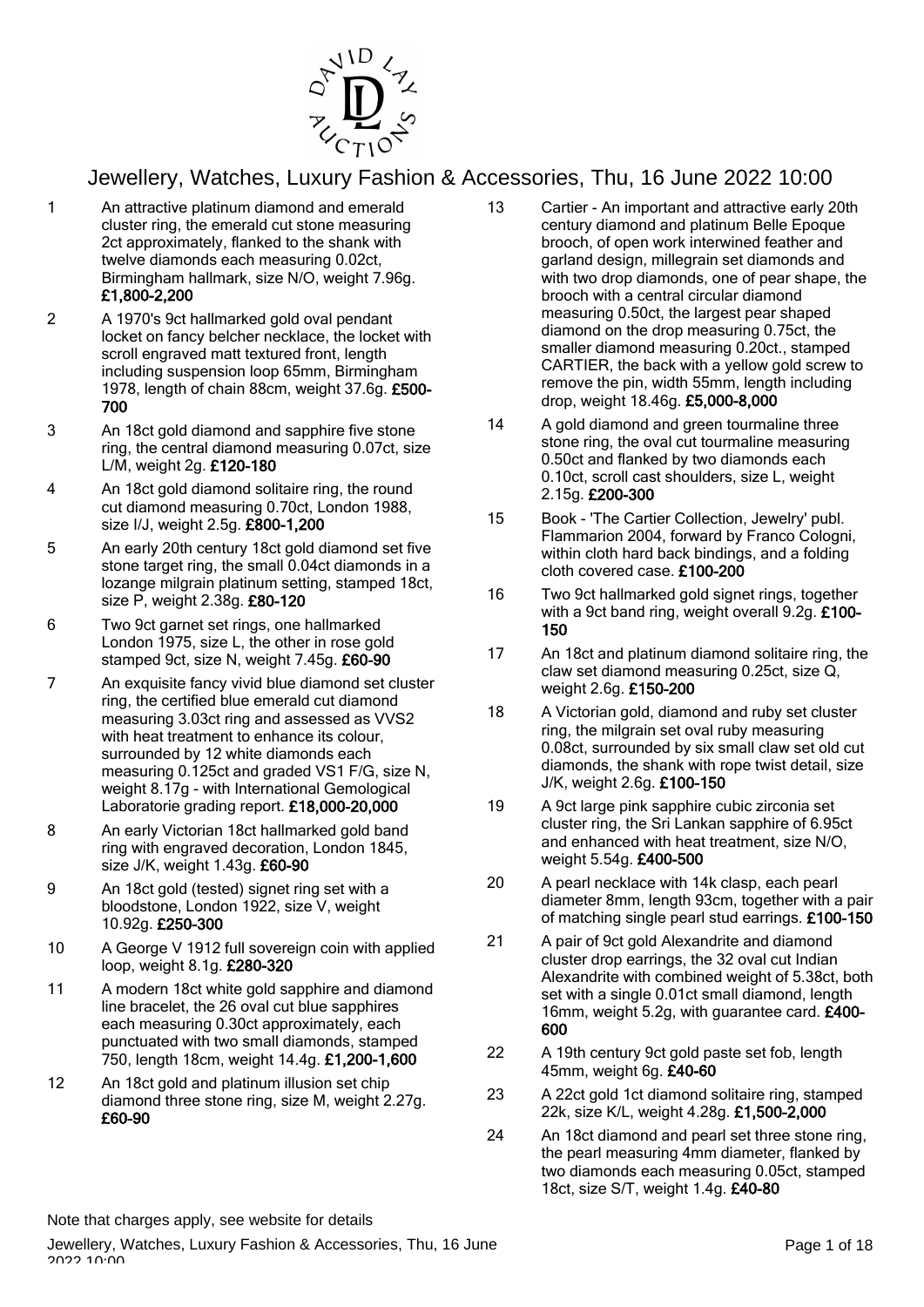

- 25 Four pairs of 9ct mounted earrings together with a pair of silver blue guilloche enamel 'Piskie' earrings. £100-150
- 26 A 9ct gold garnet and seed pearl set bar brooch, base metal pin, width 57mm, weight 3.75g. £40- 60
- 27 An 18ct gold mesh twist double strand bracelet, separated by five rings, stamped 750, length 18.25cm, weight 16.18g. £420-480
- 28 An 18ct gold fancy rectangular link necklace, stamped 750, length 65cm, weight 12.5g. £320- 380
- 29 A Victorian gold Chrysberyl set ring, the cushion cut stone in a collet setting measuring 5.2ct approximately, the shoulders with leaf scrolls, size P, weight 5.96g. £200-300
- 30 A David Anderson Norwegian Sterling silver and enamel panel bracelet, decorated with alternating winter scenes and stylised flowers, length 18.5cm. £30-50
- 31 A 9ct five bar gatelink bracelet with 9ct padlock clasp, weight 12.3g. £120-180
- 32 A 9ct gold charm bracelet with 19 various 9ct charms, weight 57.9g. £750-850
- 33 A 19th century coral mounted gilt metal brooch, width 6cm. £100-150
- 34 A 9ct gold rope twist necklace, length 52cm, weight 12.8g. £160-180
- 35 A 9ct and platinum single small diamond set ring, size O, weight 2.15g. £40-60
- 36 Book Herbert Tillander 'Diamond Cuts In Historic Jewellery 1381-1910, publ. Art Books International 1995, blue cloth gilt tooled cover, slip case. £200-300
- 37 An attractive Victorian 15ct gold diamond and sapphire set six stone gatelink bracelet, the panels with alternate diamond and sapphires, the three round cut diamonds each measuring 0.10ct, the three sapphires each 0.30ct, stamped 15, weight 29.5g. £800-1,200
- 38 A 19th century gold mourning brooch with glazed hair panel, width 18mm; together with a 9ct brooch set with a red stone, weight overall 4.45g. £20-40
- 39 Edward VII 1910 full gold sovereign coin. £280- 320
- 40 An antique gold and diamond set cluster ring, the oval head with a central diamond measuring 0.07ct surrounded by 9 small old cut diamonds (one missing), size  $\dot{Q}$ , weight 2.14g. £70-90
- 41 An 18ct shirt studs and cufflinks matched set with four plain studs and oval cufflinks, the cufflinks by Solomon Blanckensee & Sons Ltd, hallmarked Birmingham 1918, weight 19.94g, within fitted case. £600-800
- 42 A heavy gold curb link long guard chain, length 160cm, weight 73.8g. £1,000-1,500
- 43 An 18ct white gold cornflower blue sapphire diamond cluster ring, the pear shaped sapphire measuring 2.2ct and surrounded by 18 small diamonds, size L/M, weight 4.29g. £1,200-1,600
- 44 A 15ct white stone set bar brooch, the round cut stone set in milgrain platinum measuring 4ct, stamped 15CT PLAT, length 6.5cm, weight 5g. £60-100
- 45 A platinum diamond solitaire ring, the diamond measuring 0.20ct, Birmingham 1981, size H/I; together with a platinum band ring, size H/I, weight overall 3.68g. £150-200
- 46 Three 9ct gold rings, 6.38g. £80-120
- 47 A pair of Chinese silver filigree pendant drop earrings, early 20th century, with pink stones, in original fitted box, length 4.5cm. £100-150
- 48 Four 9ct gold stone set rings, weight 6.3g. £80- 120
- 49 A Victorian 9ct hallmarked gold hinged hollow bangle, weight 5.8g. £70-90
- 50 A Scottish silver and paste stone mounted Grouse foot brooch; together with a Charles Horner silver and enamel brooch, a silver arrow brooch and a silver Albert watch chain with Masonic fob (4) £80-120
- 51 A platinum sapphire set pendant, the square cushion Sri Lankan sapphire measuring 2ct approximately, length including suspension loop 16mm, on a later 9ct white gold chain, weight overall 2.36g. £1,500-2,000
- 52 A gold pendant crudely engraved with The Celtic Football Club 1888 badge, on a 9ct chain, weight 5.46g. £150-200
- 53 A 14ct ruby and diamond ring, the central oval ruby measures 0.75ct approximately and flanked by two smaller rubies, punctuated by 14 small diamonds, size O, weight 2.7g. £130-160
- 54 A George V 18ct diamond and sapphire ring four stone ring (the central stone missing), the two diamonds each of 0.05ct, Sheffield 1923, size Q, weight 3.17g. £80-120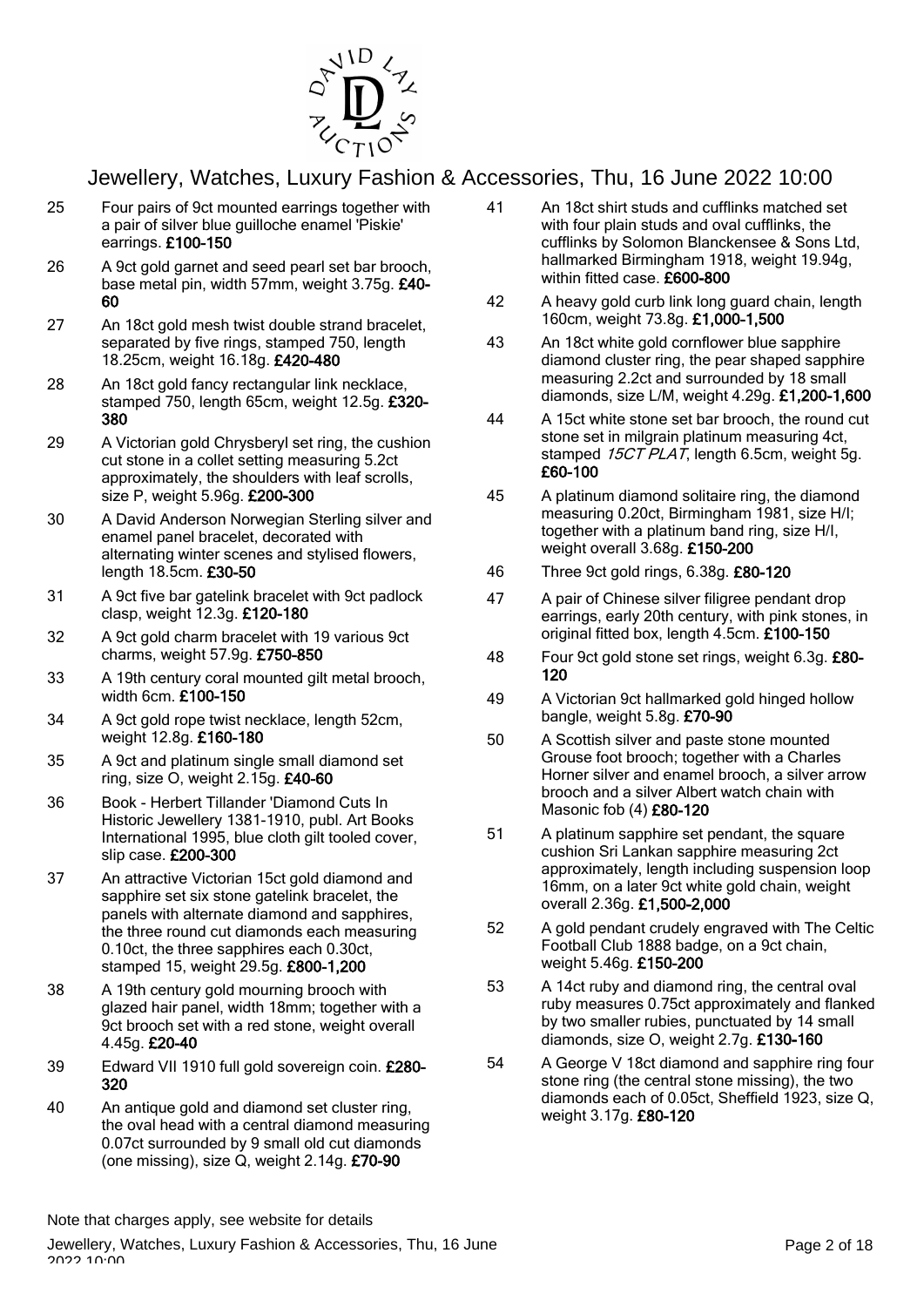

- 55 A 14ct white gold damond and emerald crossover nine stone ring, the oval cut emerald measuring 0.15ct and flanked by diamonds each of 0.05ct, the shank with six graduating diamonds, size J/K, weight 2.4g £200-250
- 56 An 18ct white gold ruby diamond cluster ring, the ruby measuring 1.02ct, size K, weight 3.8g. £750-850
- 57 A 19th century gold carnelian set intaglio swival ring, one side carved with a dog, the other a flower and inscription, size U/V, weight 2.95g. £250-300
- 58 A gold multiple specimen gem set necklace, the fancy circular link chain with 19 oval cut claw set gem drops of graduated size, length 43cm, weight 17g. £500-700
- 59 A Victorian 18ct gold ring set with two small diamonds, the central stone missing, engraved dedication inside and dated 93, size P, weight 2.55g. £80-120
- 60 An 18ct white gold yellow sapphire and diamond cluster ring, the sapphire measuring 2.87ct, size L, weight 4.09g. £1,300-1,500
- 61 An attractive 9ct white opal pendant necklace, the oval opal showing multiple colours and measuring 20mm x 14mm and within a pear shaped scroll open scroll setting and foliate suspension loop, length of pendant 50mm, on a 9ct curb link necklace, length 46cm, weight 8.88g. £150-200
- 62 A 14ct white gold certified diamond solitaire ring, the round brilliant cut stone measuring 0.24ct, clarity VS1, colour D, size M/N, weight 2.39g, GIA and insurance certificate. £150-250
- 63 A 9ct rose gold curb link Albert pocket watch chain, weight 43g, length 38.5cm. £500-700
- 64 An 18ct white gold diamond full eternity 15 stone ring, each stone measures 0.15ct, total weight 2.25ct approximately, size Q/R, weight 5.28g. £1,500-2,000
- 65 A pair of 18ct (tested) white gold pink tourmaline stud earrings, the claw set circular cut tourmaline each measuring 1.6ct, weight 2.13g. £80-120
- 66 An Art Deco silver, blue stone and marcasite set pendant necklace, the blue oval cut stone measuring 20mm x 14mm within a floral wreath setting, length of pendant 59mm, length of chain 40cm, weight 18.16g. £200-250
- 67 A 19th century 9ct rose gold short fancy Albert watch chain, with two double strand chains seperated by an oval foliate engraved link, wrythen fluted T bar, length 16.5cm, weight 7.82g. £100-150
- 68 A 19th century rose gold Blue John set rectangular brooch, the half cylindrical slice Blue John measuring 40mm x 10mm, width 42mm, weight 9.74g. £300-400
- 69 A George V 1915 full gold sovereign coin. £280- 320
- 70 A sterling silver and blue guilloche enamel garter brooch, diameter 43mm; together with a silver charm bracelet, weight overall 43g. £30-40
- 71 A 14k gold diamond cluster ring, the circular table with 21 small claw set diamonds, stamped 14k, size L, weight 6.69g. £300-400
- 72 A 14k gold ruby and diamond ring, set with five small diamonds and six small rectangular cut channel set rubies, stamped 14k, size G/H, weight 4.32g. £250-300
- 73 A 19th century 9ct gold (tested) rope link Albert watch chain with hollow gold wire bound T bar with ball ends, base metal clasp, length 37cm, weight 23g approximately. £300-400
- 74 A 14ct rose gold amethyst, diamond and nephrite brooch, modelled as a basket of flowers, stamped 14k, 40mm x 32mm, weight 11.84g. £350-400
- 75 A 9ct gold red and orange sapphire graduated colour pendant, length 19mm; together with a 9ct tanzanite and diamond pendant, length 23mm, weight 3g. £80-120
- 76 A modern 18ct hallmarked gold diamond and ruby set crescent five stone brooch, the two diamonds each 0.05ct, London 1977, width 28mm, weight 5g. £300-400
- 77 A Victorian diamond and Sapphire three stone gypsy set ring, the central diamond measuring 0.20ct, London 1894, size R/S, weight 6.87g. £300-400
- 78 A 19th century rose gold coral set mourning brooch with glazed hair panel, width 25mm, weight 4g; together with a pair of 19th century gold fronted shirt buttons engraved 30 June 1878. £50-80
- 79 A Georgian amethyst and seed pearl drop pendant, the amethyst stones foil backed, the large oval amethyst measuring 10mm x 15mm, supported on circular pearl set link chains, length 60mm, weight 5.15g. (two drops detached) £100-200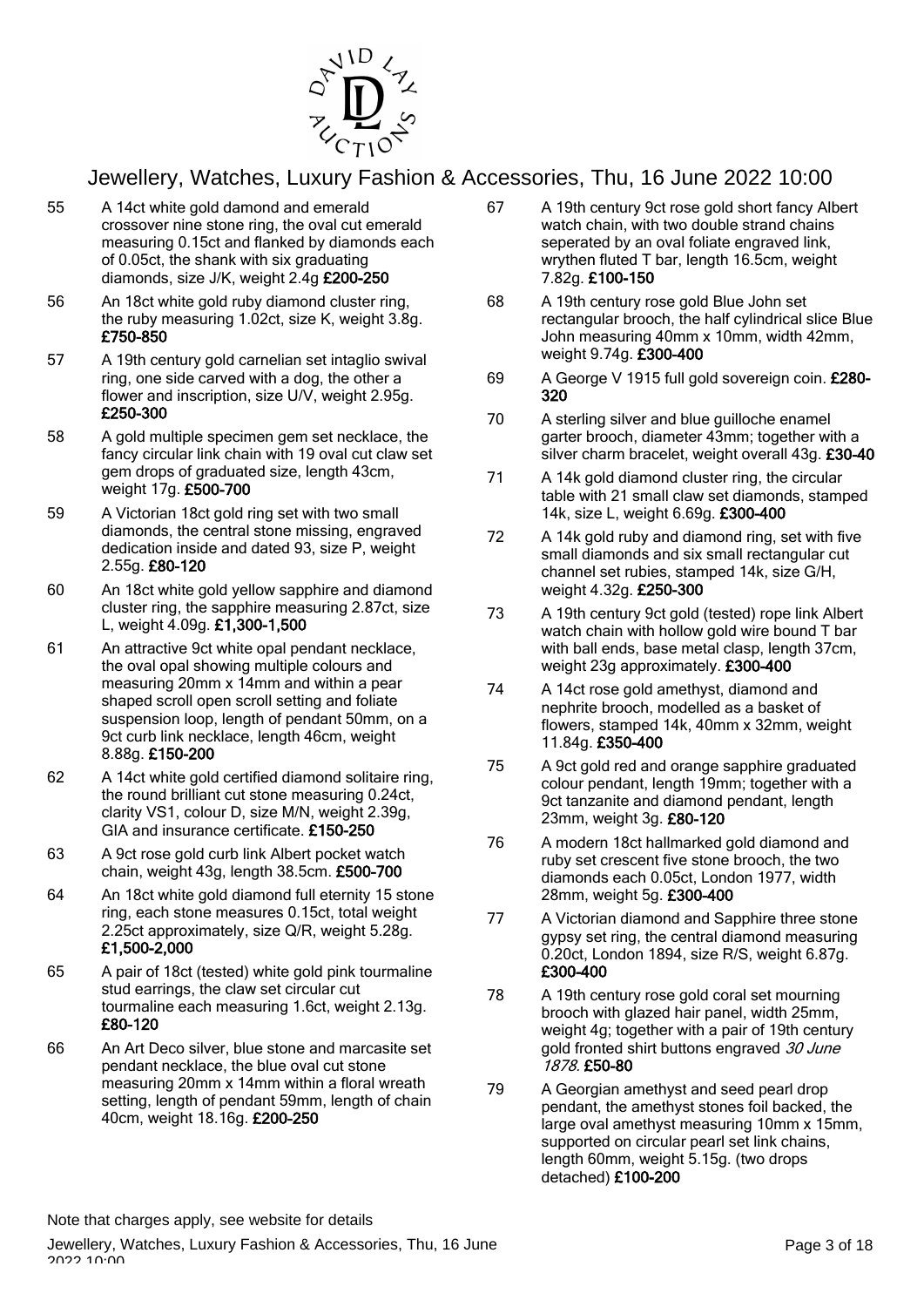

- 80 A good Georgian high carat gold ring set with a white chalcedony intaglio, possibly ancient Roman, depicting a seated man before a pedestal with bird, size P, weight 4.11 grams. £500-700
- 81 A pair of 9ct pink tourmaline ear studs, weight 1.34g. £200-250
- 82 A 1968 full sovereign coin. £300-350
- 83 A 1970's 9ct hallmarked garnet and seed pearl set ring, the largest oval garnet measuring 0.50ct flanked by smaller garnets seperated by six pearls, Birmingham 1973, size N, weight 5.15g. £50-80
- 84 A good pair of platinum and diamond single stone stud earrings of total weight 4.80ct, one diamond measures 2.21ct, another measures 2.59ct, the lively diamonds of a good white colour, weight 4.27g. £12,000-15,000
- 85 A modern 9ct fancy oval link bracelet, each link stiff leaf engraved and with a pierced heart shaped padlock clasp, weight 19.2g. £250-300
- 86 A George V 1913 full sovereign gold coin. £280-320
- 87 A good pair of 18ct gold aquamarine earrings, the collet set emerald cut stones measuring 2ct approximately, weight 5.39g. £300-400
- 88 A 9ct (tested) woven wire ring; together with a 9ct peridot set bar brooch with base metal pin and a gold stick pin, weight 4.6g. £40-60
- 89 A 9ct gold and enamel Australian fob pendant, weight 1.87g. £100-150
- 90 A scrap piece of high purity gold (tested) weight 2.16g; together with a rose gold seed pearl set ring, weight overall 3.32g. £60-90
- 91 A garnet set dress ring, the 22ct shank hallmarked Sheffield 1918, the possibly later applied gold head set an oval cut garnet measuring 18mm x 9mm, size S/T, weight 7g. £60-90
- 92 A pair of Victorian rose gold and enamel tie pins by William Essex and William Bishop-Ford, the circular head inset with a circular enamel portrait of a white terrier dog, one signed to the back IH Essex 1863, the other signed B Ford, length of longest 9cm, weight overall 9.6g approx. £450- 500
- 93 An 18ct white gold Burmese ruby diamond cluster ring, the ruby measuring 1.03ct surrounded by 14 small milgrain set diamonds. size K, weight 3.84g. £750-850
- 94 An early 20th century platinum, diamond and emerald ring, the high domed cabochon emerald, measuring 3.5ct approximately, is set in milgrain opework with 14 small diamonds, stamped 9502, size M, weight 4.86g. £2,500- 3,000
- 95 A George III 1794 spade guinea coin mounted pendant on a gold mounted black shot silk fob with gold oval buckle, weight of guinea 8.8g, gross weight 14.9g. £320-380
- 96 A modern Italian 18ct bi-colour gold elephant design hinged bangle with safety chain, stamped ITALY 750 with lozenge, weight 64.23g. £1,800-2,200
- 97 Two 9ct diamond set rings, together with a yellow metal cameo set ring stamped 730, weight 9.65g (3) £100-150
- 98 A Georgian Grand Tour high purity gold filigree ring set with an ancient Egyptian faience oval glyph panel which measures 20mm x 12mm, size G/H, weight 3g. £300-400
- 99 A pair of 9ct rose gold green jadeite faced cufflinks, one detached; together with a 9ct hallmarked cufflink, weight 3.84g, total weight 13.64g. £60-90
- 100 A 15ct seed pearl set flower brooch, base metal pin, length 50mm, weight 4.3g. £60-90
- 101 Tambetti A gold mounted emerald and diamond bracelet by Tambetti, with four rows of emerald beads and with eight diamond set divisions, the signed gold clasp mounted with a cabochon emerald to the centre within a surround of eight cushion shaped diamonds, each of 0.25ct approximately, stamped TAMBETTI 18 K, length 16cm, weight 33.18g. £3,000-3,500
- 102 Garrard A stylish 18ct gold and hardstone hoop bracelet by Garrards, import London 1991, with pairs of gold arched links to sets of links between varicoloured hardstone hoops, to include chrysophrase, cornelian and chalcedony, length 19cm, weight 71.2g. £2,500- 3,000
- 103 A pair of blue sapphire set stud earrings,; together with a pair of aquamarine set stud earrings, a pair of 9ct stud earrings and a pair of silver and pearl stud earrings (4) £60-90
- 104 A 19th century gold cats eye chrysoberyl three stone ring, size I/J, weight 2g. £70-90
- 105 A Victorian Essex Crystal silver horseshoe brooch, the crystal carved and reverse painted with a spaniel, width 40mm. £280-320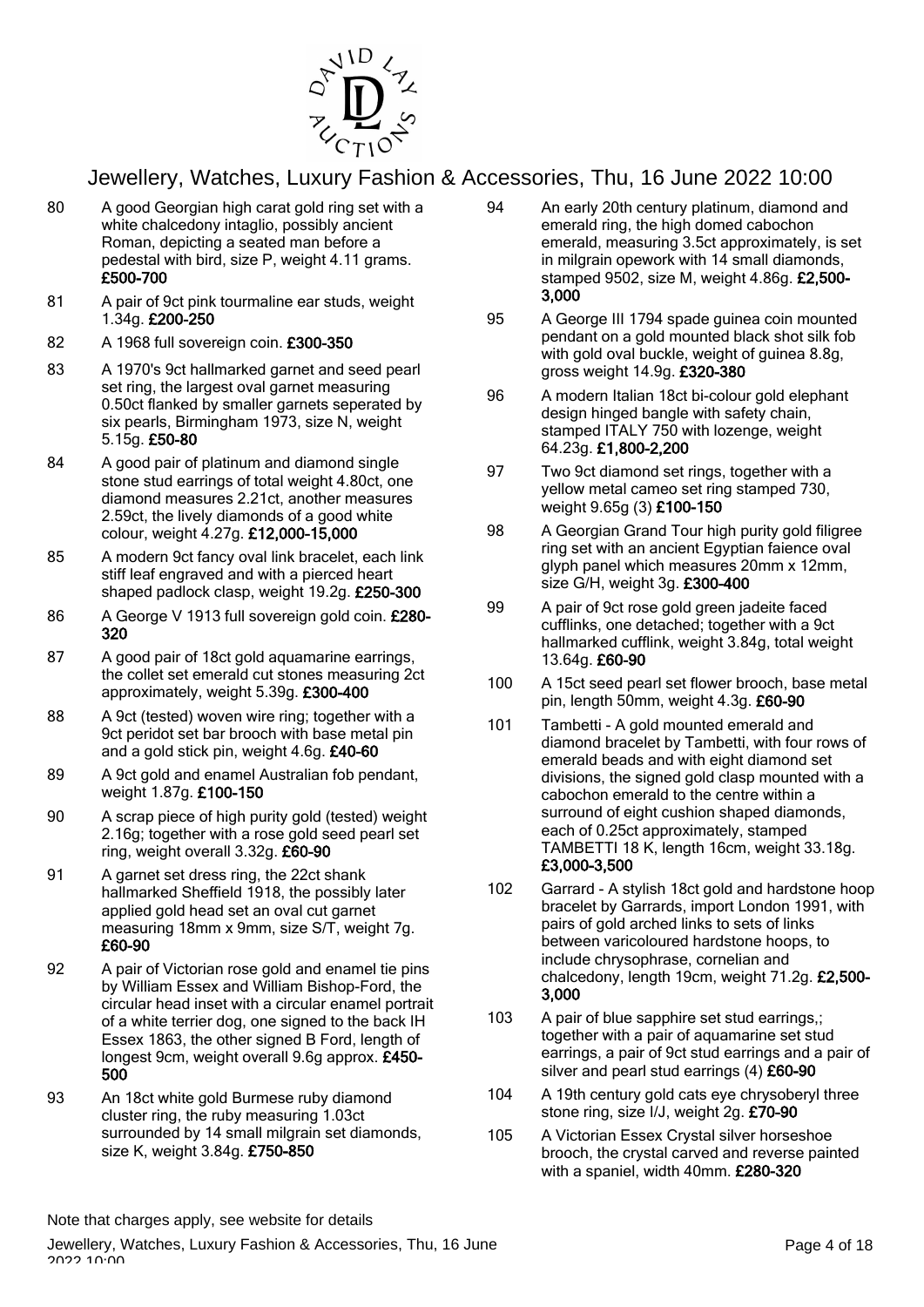

- 106 An 18ct white gold and platinum aquamarine and diamond set ring, the aquamarine measuring 0.20ct approximately, the shoulders set with six small diamonds; together with a white gold diamond set full eternity ring set with small diamonds, size L/M, overall weight 4.20g. £150-200
- 107 A 14ct gold single pearl set ring, of foliate open work applied design, the shank with textured finish, size M, weight 8.54g. £150-200
- 108 A Victoria 1887 full sovereign coin in 9ct pendant mount, weight 9.17g. £300-350
- 109 A good early 20th century 9ct gold, turquoise and mother of pearl set drop pendant necklace, each section with a turquoise matrix cabochon, interspersed with drops with mother of pearl dots, marked 9ct, length 42cm, weight 16.2g approx. £700-800
- 110 A 14k white gold diamond dress ring of floral design, set with 19 claw set diamonds, the largest measuring 0.20ct, stamped 14k, size H, weight 3.73g. £300-400
- 111 An early 20th century 9ct gold (tested) and silver diamond and pearl set large cross pendant, the ten claw and square milgrain set round cut diamonds each measuring 0.10ct approximately, interspersed with pearls, the suspension loop set with five small diamonds, length overall 73mm, weight 8.62g. £600-800
- 112 A 9ct hallmarked gold Welsh *Clogau* ring, applied with open fruiting vine, Sheffield 1997, size K/L, weight 3.65g. £150-200
- 113 A pair of gold and carved green stone earrings, both collet set stones carved with a stylised mask profile, makers mark, width 12mm, weight 4g. £50-80
- 114 A 1982 half sovereign coin 9ct mounted ring, size U/V, weight 7.56g. £180-220
- 115 A Victorian gold suite of three brooches, each set with a central seed pearl, the largest brooch width 40mm and with black enamel detail, the smaller brooches converted from earrings, weight 18.9g. £200-300
- 116 A 9ct gold rope twist bracelet, length 20cm, weight 4.69g. £50-70
- 117 A 22ct gold band ring, 1.2g, together with an 18ct and platinum three stone ring set with chip diamonds, 2.3g and a 9ct bloodstone set ring, 1.3g, weight overall 5g. £120-180
- 118 A 9ct rose gold scarf clip, foliate engraved and in the form of a belt, stamped 9ct, width 40mm, weight 11.58g. £140-180
- 119 A 9ct hallmarked gold ship in a bottle charm, length 38mm, weight 5.5g; together with a 9ct hop hat charm, and a handbag charm, 2.48g, total weight 7.96g (3) £80-120
- 120 A heavy gold curb link long guard chain, length 184cm, weight 76.7g. £1,000-1,500
- 121 A 9ct broken expanding bracelet; together with a 9ct clasp, weight overall 4.6g. £50-70
- 122 A Scottish silver Montrose agate set brooch with St Andrews cross design, diameter 5cm, weight 15.5g. £50-70
- 123 A 9ct hallmarked gold diamond set seven stone ring, the diamonds each measure 0.04ct, size Q/R, weight 1.78g. £50-70
- 124 A stylish mid-century diamond and ruby brooch, designed as two flower heads and ribbons, the flower heads set with 19 pear cut rubies in claw settings, the largest of 0.20ct and with 14 round cut diamonds, the largest 0.15ct, the ribbons with graduated baguette diamonds, length 55mm, width 25mm, weight 19.2g. £2,000-2,500
- 125 An 18ct gold ruby and diamond three stone ring, the central emerald cut ruby measuring 0.10ct, the diamonds each 0.05ct, size J, weight 2.14g. £160-180
- 126 Three 9ct gold brooches with base metal pins. weight 10.6g. £80-120
- 127 A 9ct gold gentleman's signet ring, London 1951, size W, weight 4.2g. £50-80
- 128 A 15ct bar brooch, weight 2.7g; together with three 9ct brooches and a tie pin, weight overall 8.6g (5) £80-120
- 129 A graduated pearl necklace with 9ct clasp set with an oval sapphire measuring 3.5ct and surrounded by white stones, stamped 9ct, the largest pearl diameter 9mm, length 82cm. £300- 400
- 130 A pair of contemporary 18ct gold cufflinks by Stephen Webster, the panels of kite form with haematite table applied with a cross set with black diamonds and eight diamond chip tips, hallmarked and numbered SW884, 23mm x 21mm, weight 25.8g. £500-700
- 131 A 9ct bar brooch set with two chip diamonds and three rubies, stamped 9ct, base metal pin, length 45mm, weight 2.87g £40-60
- 132 A 9ct gold filligree ring, stamped 375, size O/P, weight 3.96g. £50-70
- 133 A 9ct cufflink, together with a pair of 9ct shirt studs, weight 6.9g. £80-120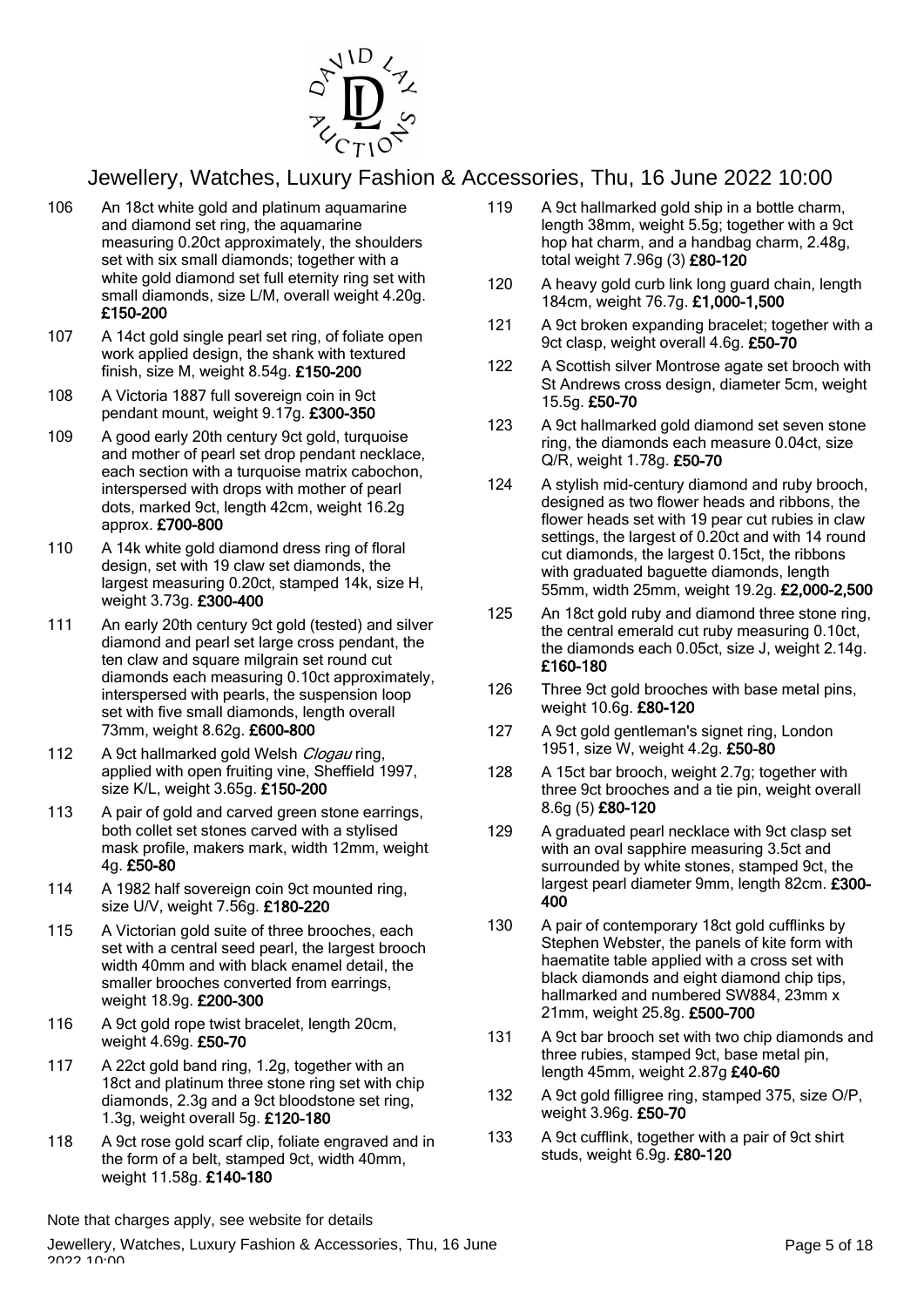

- 134 A 9ct curb link bracelet, attached with two heart pendants and a 19th century gold watch winding key, weight 15.4g. £150-200
- 135 A Victorian 18ct diamond ten stone cluster ring with two rows of small old cut diamonds, size N/O, weight 2.4g. £120-180
- 136 A good 18ct white gold diamond and corn flower blue sapphire cluster ring, the sapphire measuring 1.75ct and surrounded by ten brilliant cut diamonds of very good clarity and white colour each measuring 0.20ct, hallmarked London 1980, size M/N, weight 5.81g. £3,000- 3,500
- 137 Two Victorian rose gold mounted coral earrings, one pair with a coiled snake, the other with a carved profile of a lady; together with a pair of banded agate drop earrings (3) £200-300
- 138 A silver five chain fancy Albertina, length 20cm, weight 32.8g. £30-50
- 139 A Victoria 1893 half sovereign gold coin. £140-180
- 140 A 9ct diamond and sapphire cluster ring, size J/K; together with three other 9ct stone set rings, weight overall 8.79g. £80-120
- 141 A 9ct belcher link necklace, length 40.5cm, weight 5.36g. £60-90
- 142 A silver Arts & Crafts rose quartz set ring, size N/O. £20-30
- 143 An 1898 1 Pond gold coin. £280-320
- 144 A pair of platinum diamond stud earrings, each diamond measuring 0.07ct approximately, in a square collet setting, weight 1.19g. £100-150
- 145 A 9ct rose gold white stone set dress ring, size K, weight 2.6g; together with a 925 silver amethyst ring (2) £30-40
- 146 An 9ct rose gold early 20th century gentleman's signet ring with armorial shaped table and monogram, Birmingham 1915, size P/Q, weight 4g. £50-80
- 147 A 9ct blue topaz dress ring, measuring 6ct approximately, size O; together with a topaz heart pendant, the loop set with tiny diamonds, weight overall 7.48g. £80-120
- 148 An 18ct gold aquamarine and diamond dress ring, the large rectangular facet cut aquamarine measuring 9.6ct approximately and in a claw cage setting, with shoulders with 10 small diamonds, size O, weight 5.43g. £800-1,200
- 149 A Georg Jensen silver and hematite ring, no.46B, set with hematite cabochon, stamped marks, size Q. £80-120
- 150 A 9ct rose gold belcher link chain, length 62.5cm, weight 12.94g. £180-220
- 151 An early 20th century 18ct diamond and sapphire seven stone ring, the central sapphire measuiring 0.20ct, London 1914, size G/H, weight 2.7g. £120-180
- 152 A modern 18ct gold Continental safety pin stone set pendant brooch, set with a diamond and three coloured stones, length 45mm, stamped marks and 750, weight 7g. £350-450
- 153 A 9ct gold belcher link long guard chain, length 134cm, weight 10.1g. £140-180
- 154 An 18ct hallmarked gold childs signet ring, size M/N, weight 2.8g. £70-90
- 155 A good contemporary 18ct white gold diamond half eternity ring, with total diamond weight of 1.25ct and each of VS1 F/G grade, size L, weight 5.41g. £1,200-1,600
- 156 An attractive 18ct white gold diamond and emerald cluster ring, the oval cut emerald measuring 1.25ct approximately, flanked by three trapeze diamonds and surrounded by ten 0.07ct diamonds, stamped 750, size N/O, weight 4.17g. £1,800-2,200
- 157 A Georg Jensen Danish sterling silver acorn pendant necklace, no.188, on sterling silver necklace, stamped marks. £80-120
- 158 An Arts & Crafts silver rock crystal set ring, the square step cut stone measures 12mm x 11mm, in a collet setting applied with flowers, the shank shoulders with winged masks, size K/L, weight 9.15g. £100-150
- 159 A 9ct rose gold curb link Albert watch chain, each link stamped 9 .375, length 50.5cm, weight 49.66g. £750-850
- 160 A Victorian heavy silver Albert watch chain, with graduated curb links, Birmingham 1898, length 33cm, weight 3.87 toz. £150-200
- 161 A 9ct gold garnet set cube pendant, length 20mm; together with a gold set amethyst pendant, weight 6g (2) £70-90
- 162 A 14ct chrysoberyl set ring, the rectangular cut stone measuring 3.8ct approximately, size L/M, weight 3.45g. £150-200
- 163 A 19th century gold brooch set with an oval miniature watercolour of a young woman, with glazed back, 42mm x 35mm (pin missing) £60- 100
- 164 A pair of contemporary facet cut aquamarine silver drop earrings, length of drop 30mm. £35-45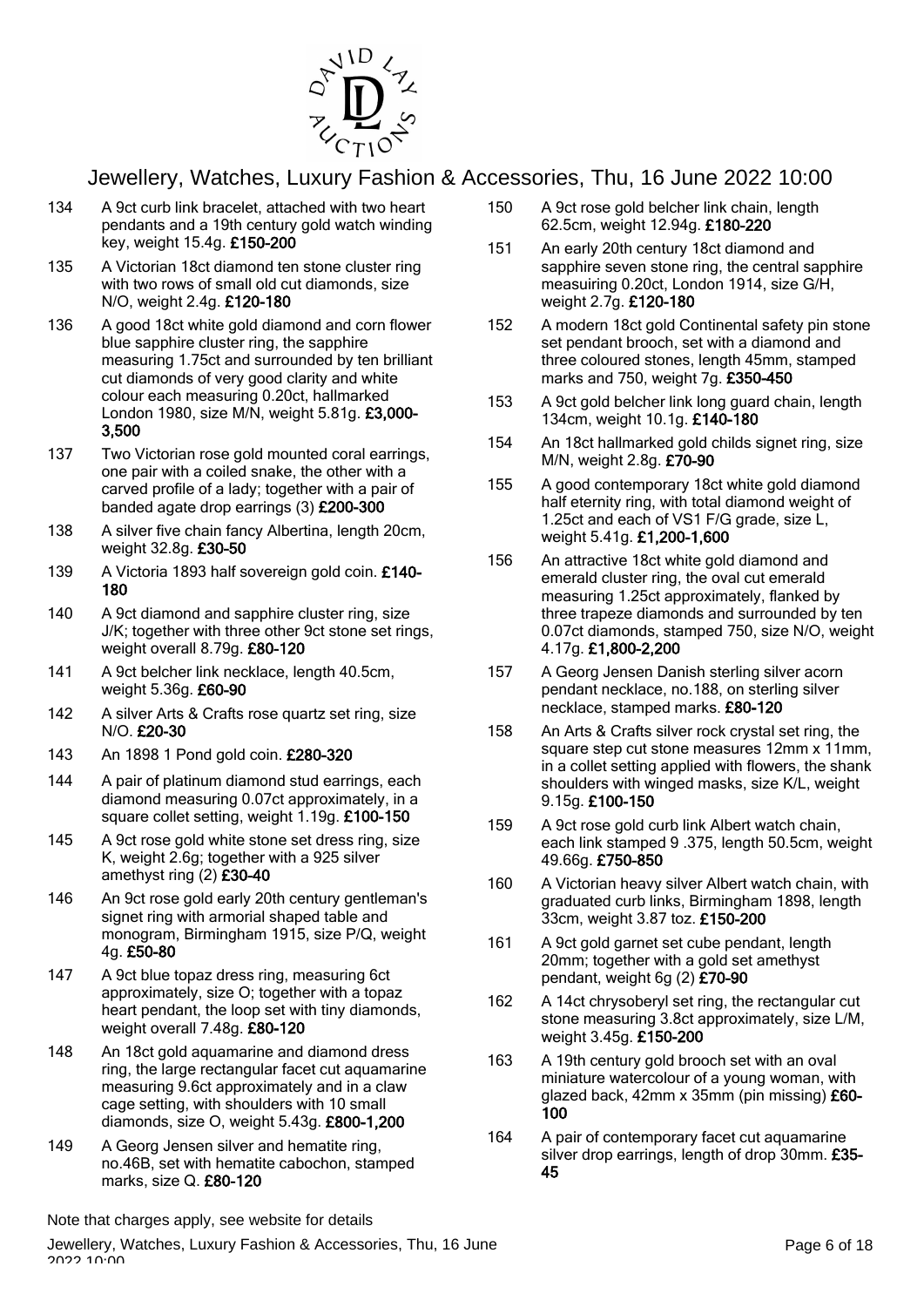

- 165 A superb 18ct white gold diamond three stone ring, the diamonds of very good clarity and white colour, the centre diamond measuring 0.80ct flanked by two smaller diamonds each 0.45ct, size L/M, weight 3.68g. £2,200-2,800
- 166 A pair 18ct gold Tanzanite set stud earrings, the AAA Tanzanite with a combined weight of 2.99ct, length 18mm, weight 4g, with guarantee card. £400-600
- 167 A Victorian gold filligree and pearl set brooch, with triangular drop with ball and chain links, width 43mm, length including drop 55mm, weight 10.5g, within original moroccan leather silk and velvet lined box. £150-200
- 168 A pair of Victorian 18ct (tested) Etruscan Revival circular stud earrings, both with a single diamond of 0.05ct in a star setting and in a filigree and dot border, diameter 8.5mm, weight 1.5g. £80-120
- 169 A 1970's 18ct gold emerald and diamond set four stone ring, the emerald measuring 4.8ct approximately, the three diamonds each measuring 0.10ct, set within a rectangular table and with textured finish, London 1973, size M, weight 15.54g. £500-700
- 170 A 19th century high purity gold diamond, seed pearl and turquoise set ring with locket back, size M/N, weight 2g. £60-100
- 171 A 9ct fancy belcher link triple strand necklace, with pendant clasp, length 42cm, weight 22.5g. £300-350
- 172 An good pair of 18ct yellow and white gold angel skin coral and pavé set diamond drop earrings, the natural hoop corals each with a white and yellow gold link set with small diamonds, a plain link and a hinged hoop set with 13 small diamonds, stamped 750 and AU750, length 44mm, weight 13g. £800-1,200
- 173 A 9ct gold three bar gatelink bracelet with padlock clasp, weight 7.68g. £80-120
- 174 A heavy 9ct curb link bracelet with padlock clasp, attached is a Victorian 18ct fob compass/thermometer, weight 65.25g. £650-750
- 175 A 1960's 18ct gold diamond and ruby set cluster ring, the central ruby measures 0.25ct, the cluster on textured shank, size M/N, weight 7.19g. £150-200
- 176 A high purity gold abstract coiled ring, size N/O, weight 8.1g. £250-300
- 177 A Georg Jensen silver ring, model no.46, stamped marks, size M. £60-90
- 178 A pair of Art Deco style white metal white stone set pendant stud earrings, length 55mm. £100-150
- 179 A pair of 18ct gold cufflinks of oval form, with engraved monogram to one side, stamped W 18 CT, weight 9g. £240-280
- 180 An 18ct gold snake link necklace, stamped 750, length 45.5cm, weight 13.73g. £380-420
- 181 An Edwardian Art Nouveau 18ct opal, pearl and ruby set open work pendant necklace, of foliate scroll design the oval white opal measuring 9mm by 6.5mm and displaying multiple colours, stamped 18ct, length 41mm width 33mm; on a gold belcher link necklace, weight overall 10.67g. £300-400
- 182 An Edwardian 18ct gold diamond and ruby three stone ring, size N/O, weight 2.41g. £80-120
- 183 A Victoria 1894 full sovereign coin. £280-320
- 184 A 9ct hallmarked gentleman's signet ring with half textured design, Birmingham 1970, size P/Q, weight 6.63g. £80-120
- 185 A 9ct diamond and sapphire nine stone cluster ring with small stones, size K; together with a 9ct rose gold blue opal set five stone ring, size N/O, weight 4g. £60-100
- 186 Edward VII 1907 full gold sovereign coin. £280- 320
- 187 Edward VII 1910 full gold sovereign coin. £280-320
- 188 A good 14k rose gold Alexandrite and diamond set ring, the 18 marquise cut Brazilian Alexandrite's with a combined weight of 2.413ct, the six diamonds of 0.057ct, size M/N, weight 4.21g, with guarantee card. £800-1,200
- 189 A 925 silver gilt filigree and marcasite bracelet by Theodor Fahrner, with nine domed and pierced links, stamped marks, length 19cm, weight 21.8g. £220-280
- 190 A pair of gold tigers eye set pendant stud earrings, length 35mm, weight 5.76g. £100-150
- 191 A pair 18ct white gold fine ruby ear studs, the round cut rubies of 1.25ct each, weight 2.2g. £500-600
- 192 A mid-century silver ruby and black stone set oversized ring with hammered decoration, maker RT, Birmingham hallmark, size N/O, weight 37g. £150-200
- 193 A 14ct gold smoky quartz set ring, stamped 14k, size N, weight 8.24g. £150-200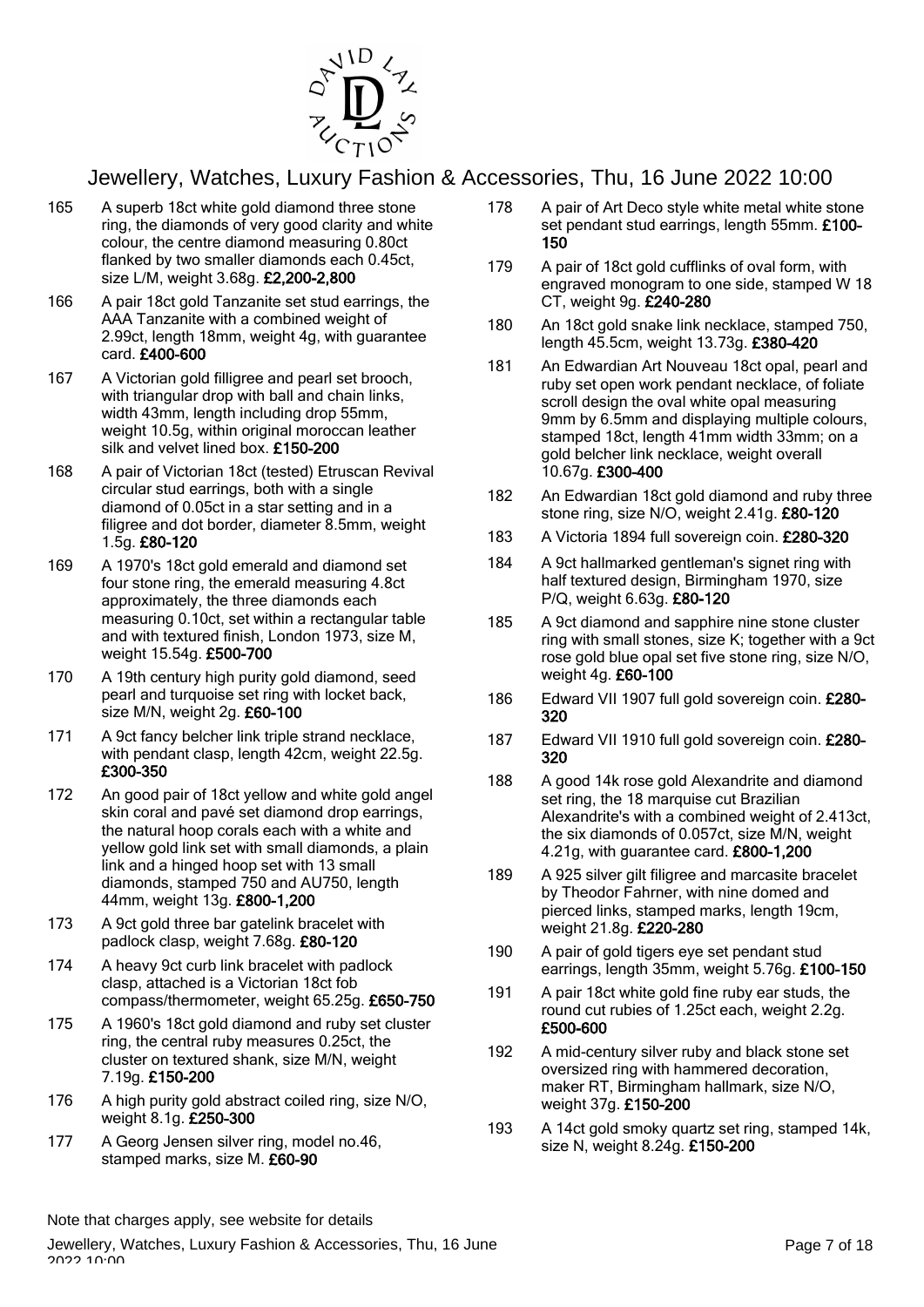

- 194 An early 20th century gold (tests 9ct) and platinum bar brooch, milgrain set with seed pearls and tiny diamonds, length 5cm, weight 2.28g. £35-55
- 195 A Continental Art Nouveau large white metal brooch, stamped 830 and with wishbone makers mark, width 8cm, weight 44g. £250-300
- 196 An attractive Edwardian 15ct gold bracelet, with eigth openwork panels set with alternate peridot and seed pearls, the clasp stamped 15ct, weight 12g. £260-280
- 197 A platinum diamond set half eternity ring, the ten brilliant cut diamonds with a combined weight of 1ct, size L, weight 6.65g. £1,000-1,500
- 198 A 22ct gold band ring, Birmingham 1927, misshapen, weight 1.6g. £45-65
- 199 A 9ct bi-colour white stone set eternity ring, size S/T, weight 2.9g. £35-45
- 200 A 9ct ruby and diamond cluster ring, the emerald cut ruby measuring 4.75ct, size O, weight 3.12g. £650-750
- 201 A 9ct hallmarked gold and black enamel Scottish Masonic gentlemans signet ring, the shoulders with thistles, Sheffield 1980, size X/Y, weight 9.72g. £150-200
- 202 A 19th century micro mosaic silver mounted brooch, foliate decorated with two opposing doves, width 6.5cm, weight 9.12g. £200-300
- 203 A 9ct rose gold belcher and rectangular link Albert watch chain, length 32.5cm, weight 46.13g, with three extra loose links. £500-600
- 204 A silver and lapis lazuli set bracelet, length 17cm. £40-60
- 205 A contemporary 9ct hallmarked gold celadon jade and diamond set dress ring, size P/Q, weight 4.9g; together with a pair of matching jade and gold mounted stud earrings (3) £300-400
- 206 A contemporary platinum and diamond solitaire ring, the diamond measuring 0.20ct, size P/Q, weight 3.93g. £120-180
- 207 A Roman carnelian intaglio, circa 4th century, carved with a standing female, length 21mm. £70-90
- 208 An 18ct white gold diamond solitaire ring, the slightly yellow diamond measuring 1ct approximately, stamped 750, size I/J, weight 2.78g. £2,200-2,600
- 209 An eccentric mid-century geometric design platinum, diamond and blue sapphire ring, the principle cabochon sapphire measuring 4.3ct approximately, the diamonds pavé set, the sides of the table with four small sapphire cabochons, size J/K, weight 28.38g. £2,000-3,000
- 210 Two Scottish silver brooches set with amethyst, one is annular and with a stag's head, diameter 27mm, the other with thistle finial, length 65mm, weight 9.6g. £30-50
- 211 A stylish 18K moonstone set cocktail ring, the cabochon stone measuring 13mm x 12mm, stamped 18K, makers mark CDL, size S/T, weight 6.8g. £100-150
- 212 An early 20th century 18ct diamond set five stone ring, the largest diamond measuring 0.03ct, Birmingham 1911, size P, weight 2.75g. £100-150
- 213 An attractive early 20th century 15ct gold peridot and seed pearl set open work brooch, stamped 15ct, width 38mm, weight 3.92. £150-200
- 214 \*Withdrawn\*
- 215 A 1960's leaf form brooch set with three garnets and three pearls, London 1967, length 40mm, weight 7.39g. £180-220
- 216 A pair of 14ct gold peridot set stud earrings, the circular cut collet set peridot each measuring 2.5ct, with a rope twist border, weight 5.2g. £60-90
- 217 A Victorian 22ct gold band ring, Sheffield 1871, size L/M, weight 5.6g. £200-250
- 218 A Lalique silver gilt peach glass set ring, size N/O. £50-70
- 219 A silver gilt green and brown hardstone set Celtic design ring, London 1994, size J/K, weight 8.87g. £100-150
- 220 A rare Japanese Meiji period Shakudo cross pendant, with applied bird amongst foliage to one side, the other with a butterfly amongst foliage, length 65mm. £1,000-1,500
- 221 A unique contemporary silver and silver gilt 'daisy chain' necklace, length 39.5cm, weight 57.13g. Purchased at Guage Gallery St Ives. £250-300
- 222 A George V 1912 full sovereign coin pendant in 9ct mount, weight 12.72g. £320-380
- 223 An early 20th century 18ct diamond and ruby set 12 stone daisy ring, the stones in milgrain setting, the central ruby measuring 0.15ct and surrounded by eight small diamonds, the shoulders with two further rubies, size N/O, weight 2.45g. £120-180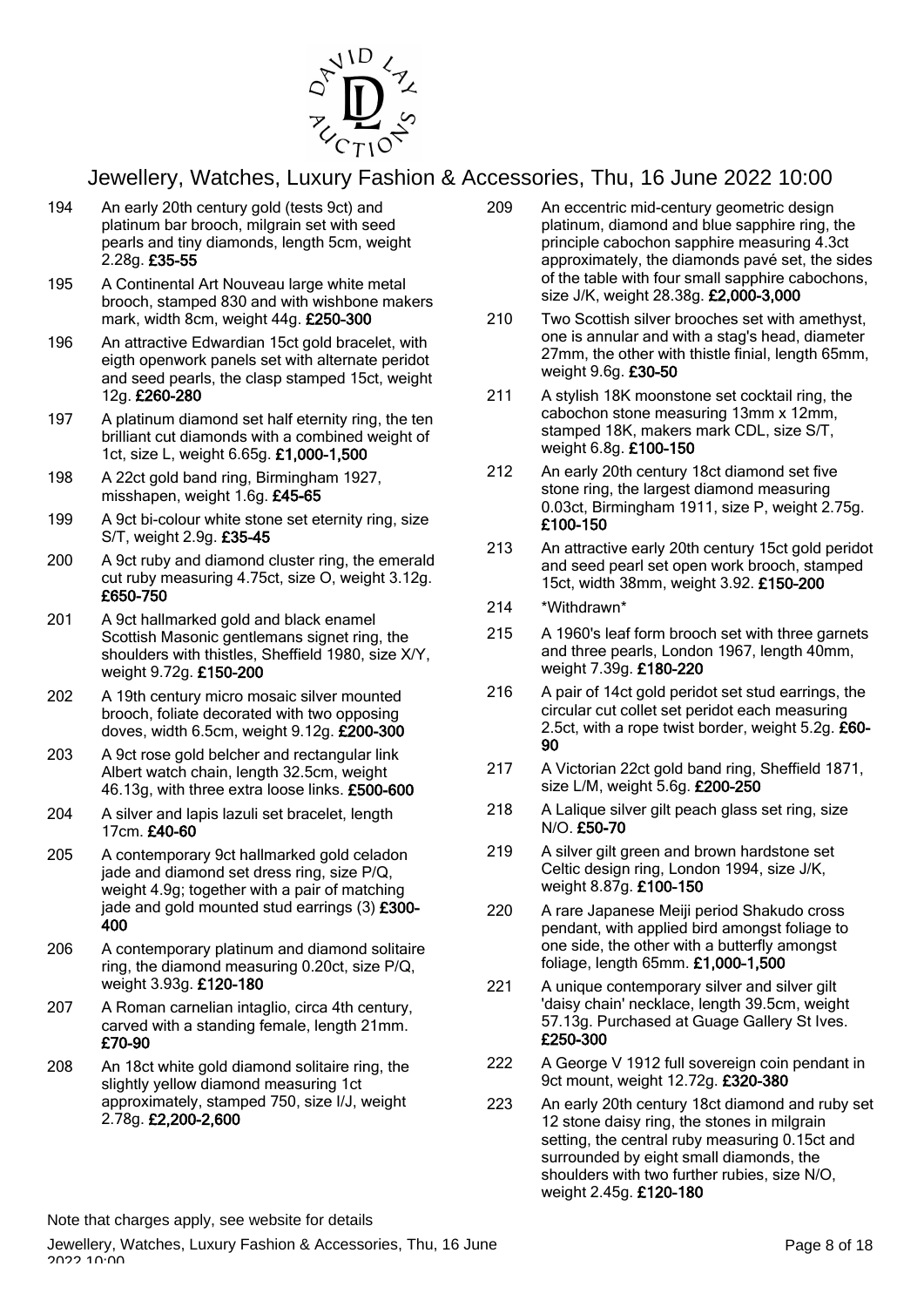

- 224 A 925 silver Art Nouveau style turquoise set bracelet, maker MW, length 18.5cm, weight 13g. £100-150
- 225 A pair of 1970's 9ct hallmarked gold SWIVLINK cufflinks, maker HG&S, Birmingham 1973, together with a matching 9ct lapel pin, weight 9.7g. £100-150
- 226 A collection of 9ct gold jewellery to include three pairs of earrings and a pendant necklace, weight 5.4g. £60-90
- 227 A 9ct hallmarked rose gold Albert watch chain, length 40cm, weight 53.4g. £750-850
- 228 An early 20th century 18ct gold three stone milgrain set diamond ring, the central diamond measuring 0.07ct, size J/K, weight 3.28g. £150- 200
- 229 A Scottish silver plaid brooch, leaf scroll cast, the centre with a circular cut citrine measuring 23mm diameter, overall diameter 75mm, weight 62g. £40-60
- 230 An attractive Art Deco rose gold and platinum blue and white sapphire set pendant, the largest Sri Lankan sapphire measuring 2ct approximately, length including suspension loop 43mm, width 21mm; on a modern 18ct gold chain, length 45cm, weight overall 8.33g. £1,500 -2,000
- 231 An 18ct white gold Tanzanite and diamond ring, the cushion shaped Tanzanite measuring 5ct, the shoulders set with 22 small diamonds, size P, weight 5g. £1,000-1,500
- 232 A 9ct rose gold (tested) curb link Albert watch chain, length 53cm, weight 33g. £350-450
- 233 An Italian 14ct fancy curb link necklace, stamped 14KT ITALY, length 48cm, weight 17.78g. £380-420
- 234 A George V 1912 full sovereign coin pendant in 9ct mount, weight 10.76g. £300-350
- 235 A 9ct 1970's white opal three stone ring, size P; together with a 9ct opal and garnet set five stone ring and a pair of 9ct opal earrings, weight overall 6.6g. £100-150
- 236 An 18ct hallmarked gold Alexandrite set ring, the oval cushion cut Brizilian Alexandrite of 3.38ct and with colour yellow green to gray purple (daylight yG/4/2, incandescent light vP/5/1 with 60% change), size M, weight 4.61g, with insurance document and insurance valuation of £14450 by Julian Cardew FGA of Walkers penzance. £3,000-4,000
- 237 A 9ct gold mounted foliate carved coral pendant, stamped 9ct, width 44mm, weight 10.2g. £150- 200
- 238 A air of Victorian 9ct gold hollow hoop screw earrings, weight 5.9g; together with a pair of gold plated, enamel and seed pearl stud earrings (2) £40-60
- 239 A Victorian 18ct diamond set five stone ring, the largest diamond measures 0.07ct flanked by smaller graduating diamonds, Birmingham 1897, size S/T, weight 2.6g. £120-180
- 240 A pair of 9ct gold cufflinks with engine turned decoration, Birmingham 1964, weight 6.29g. £80 -120
- 241 A 19th century high purity gold circular pendant with glazed mother of pearl landscape panel signed Lagye, possibly by Victor Lagye (1825-1896), daimeter 38mm, weight 11.9g. £200-250
- 242 An early 20th century gold and platinum diamond and sapphire seven stone ring, the square octagon cut sapphire measuring 1.6ct approximately, the old cut diamonds each measure 0.07ct, size R/S, weight 3g. £400-600
- 243 A 925 silver cat articulated pendant necklace and a 925 cat enamel and red stone set brooch, height 36mm (2) £30-50
- 244 A Regency penwork work box and mother of pearl trinket box; together with a quantity of costume jewellery including silver and some gold. £100-150
- 245 A collection of stag's tooth white metal jewellery. £150-200
- 246 A 999 fine silver Lamorna Trio bangle by James Suddaby, stamped signature and 999FS ,weight 70.58g. £300-400
- 247 A cherry 'amber' bakelite bead necklace, bracelet and a pair of drop earrings. £30-40
- 248 A collection of costume jewellery including two amber bead necklaces, three loose agate stones, a Victorian silver converted mug with engraved decoration etc. £60-100
- 249 A 999 fine silver Newlyn Cuttlefish bangle by James Suddaby, set with a fire opal measuring 0.65ct, stamped signature, Newlyn and 999FS, weight 86.45g. £280-320
- 250 A set of 999 fine silver Newlyn Trio stick pins by James Suddaby, each stamped with signature, Newlyn and 999FS, weight 20.15g. £40-60
- 251 A collection of thirteen silver shield fobs, one Cornish, four with gold facing, weight 107.6g. £50-80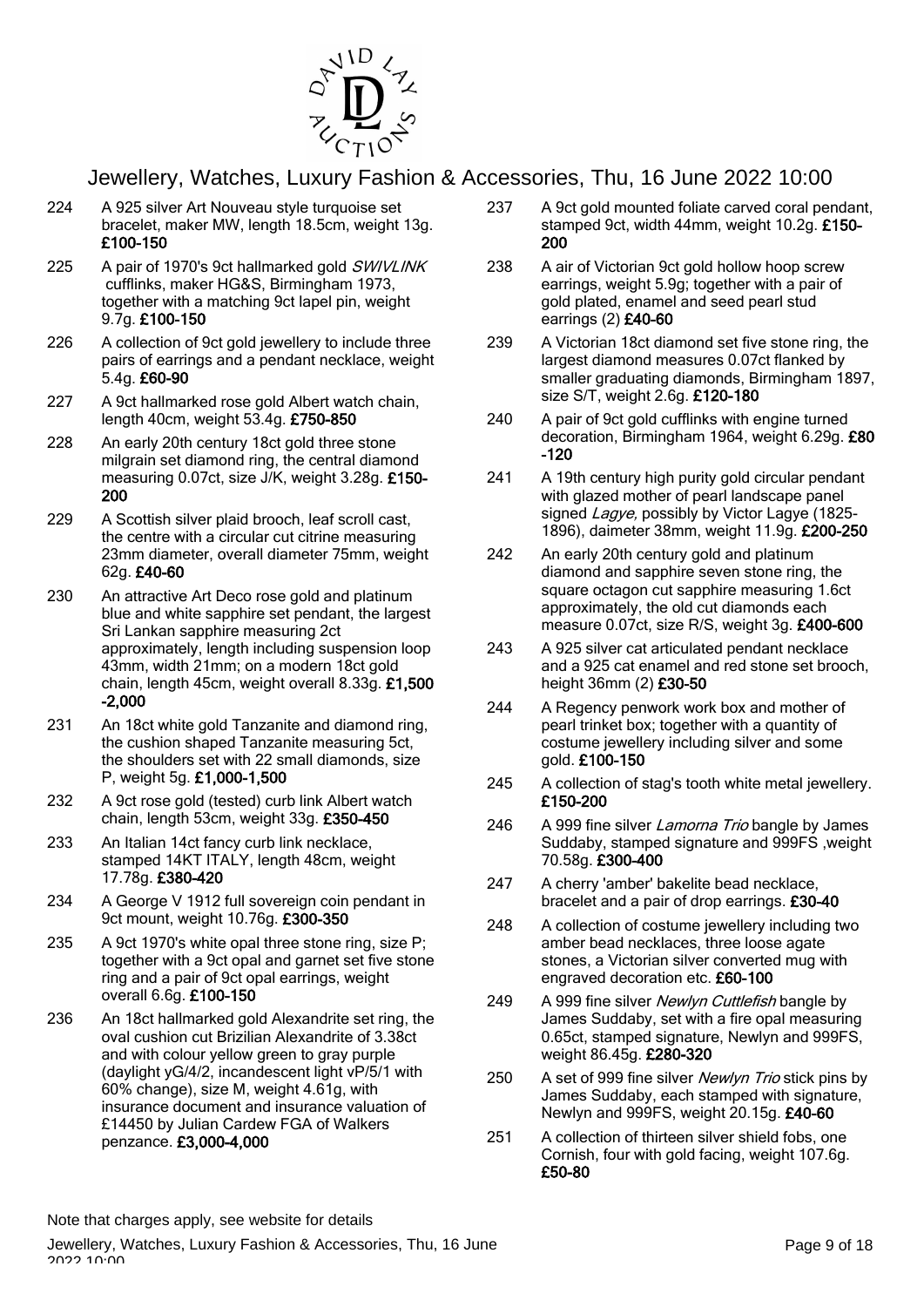

- 252 A collection of costume jewellery including a little gold and silver, within a Morrocan leather jewellery box. £50-100
- 253 An .800 silver gilt filigree bracelet set with three cameo, together with a cameo brooch, a glass bead necklace and a black beaded choker (4) £30-50
- 254 A collection of six 19th century gold and garnet set jewellery including two brooches and a stick pin. £550-650
- 255 A 999 fine silver Seal bangle by James Suddaby, stamped with signature and Newlyn 999FS, weight 105.6g. £250-300
- 256 An eastern white metal hinged bangle set with three lapis lazuli stones, a white metal and rose gold applied bracelet and a hallmarked silver ingot pendant, weight 103g (3) £40-80
- 257 A collection of costume jewellery in a musical jewellery box. £30-40
- 258 A Persian silver and gilt filigree Lapis Lazuli set ring, together with two other silver Lapis lazuli rings and a filigree miniature model of a boat (4) £40-60
- 259 A contemporary four strand irregular blister pearl necklace with silver clasp, length 50cm. £80-120
- 260 A Georgian cut steel brooch in the form of a coronet, width 7cm; together with a set of six Georgian cut steel buttons. £80-100
- 261 A 999 fine silver Newlyn Trio bangle by James Suddaby, stamped with signature, Newlyn and 999FS, weight 78.25g. £250-300
- 262 A 999 fine silver *Viking* bracelet by James Suddaby, set with a yellow zircon of 0.75ct, stamped JAMES SUDDABY 999FS, weight 25.39g. £120-180
- 263 A collection of silver and white metal including a charm bracelet, two bangles, three chains and a silver and marcasite brooch manual wind watch in the form of a lock and key, weight 198g. £60- 90
- 264 A Miriam Haskell faux baroque pearl necklace, signed floral clasp, length 39cm. £100-150
- 265 A selection of costume jewellery including a silver trowel bookmark. £20-30
- 266 A 999 fine silver *Garfish* bangle by James Suddaby, set with a ruby cabochon eye, stamped with signature and Newlyn 999FS. weight 80.5g. £250-300
- 267 A collection of costume jewellery. £40-60
- 268 A Sarah Coy costume jewellery circular brooch, diameter 5cm; together with a gold plated articulated clown brooch and a silver stone set brooch (3) £35-45
- 269 A 9ct pearl drop screw back earring, together with a sterling silver and enamel novelty charm, a silver paste drop earring and faux pearl necklace. £20-40
- 270 A gilt metal and enamel leaf shaped brooch by Trifari, width 6cm. £80-120
- 271 A stylish Finnish silver hollow hinged bangle, embossed with geometric design and hands, stamped marks and makers name *IIVES*, inner width 6cm, weight 31.8g. £100-150
- 272 A white metal long chain punctuated with oval and circular moonstone cabochons, length 148cm. £30-40
- 273 Four boxes of costume jewellery. £60-90
- 274 A tribal white metal lapis lazuli set bangle. £25-35
- 275 A collection of 925 silver Peruvian jewellery, including a turquoise set feather bangle, a stone set cross pendant, a turquoise ring and a Tumi pendent necklace and pair of matching earrings (5) £50-70
- 276 A collection of costume jewellery including a white metal filligree ovoid link necklace, 83g, other silver jewellery, a silver vesta case etc. £100-200
- 277 A suite of 1960/70's silver naturalistic cast jewellery applied with tigers eye beads, comprising a hinged bangle stamped 800, pair of clip drop earrings, a pendant necklace and ring, each stamped 925, weight 91g. £40-60
- 278 Three white metal paste set brooches, two are clusters, the other in the form of a bird. £100- 150
- 279 A 1960's silver hallmarked hinged bangle, a silver identity bracelet and a gold plated faux opal brooch, weight of silver 104g (3) £30-40
- 280 A collection of contemporary 925 amber set jewellery to include a bracelet, heart shaped pendant, a ring and two pairs of earrings. £50-80
- 281 An Edwardian silver Art Nouveau design set of six buttons by Joseph & Richard Griffin, each cast with the head of a young woman within a tulip border, diameter 25mm, Chester 1904. £80 -120
- 282 A 999 fine silver Newlyn Black Bream bangle by James Suddaby, stamped signature, Newlyn and 999FS, weight 120.41g. £300-350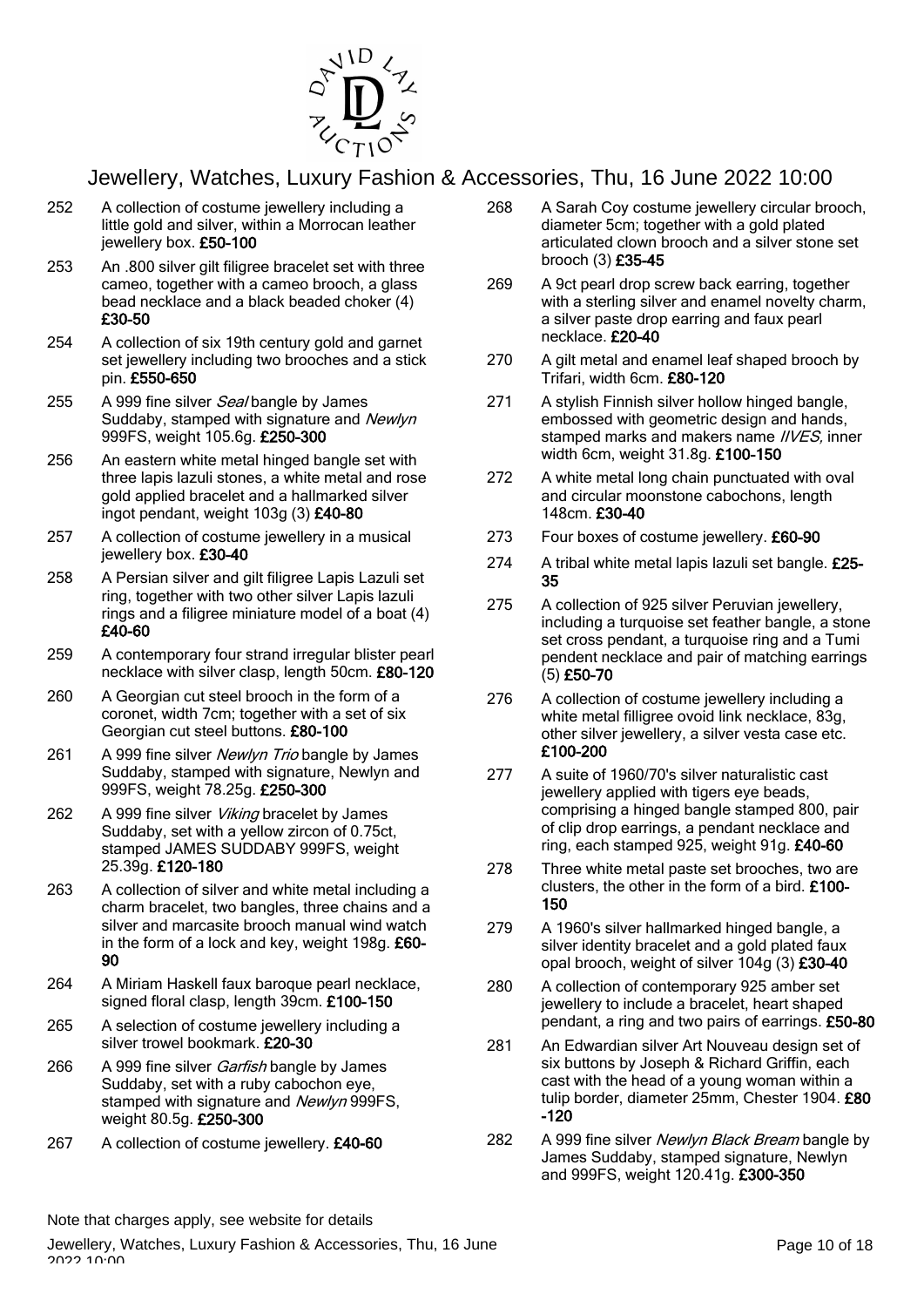

- 283 A contemporary lapis lazuli and silver bead necklace by Jane Dale, length 43cm, together with certificate and purchase receipts and box from Light House gallery Truro. £30-50
- 284 A turquoise bead necklace with silver clasp, length 60cm. £40-80
- 285 A 999 fine silver Newlyn Rope bangle by James Suddaby, stamped signature and 999FS, weight 25.39g. £40-60
- 286 A Victorian pinchbeck paste set brooch, width 55mm; together with a costume jewellery necklace signed HOLLYWOOD (2) £30-40
- 287 A collection of rolled gold jewellery. £80-120
- 288 A 999 fine silver bangle by James Suddaby, inscribed An Unusual Catch, applied with a Grouper fish, stamped signature, Newlyn and 999FS, weight 114.77g. £280-320
- 289 Four boxed Camrose & Kross Jackie Kennedy inspired costume jewellery items with certificates; together with a giraffe design gilt metal and enamel bangle by Kenneth Jay Lane (5) £60-90
- 290 An attractive contemporary 18ct white gold aquamarine and diamond set pendant, the pear shaped collet set aquamarine measuring 1.8ct approximately, the loop set with a brilliant cut diamond measuring 0.10ct, on a 9ct white gold fine chain, length 40.5cm, weight 3.50g. £600- 700
- 291 A Montblanc Meisterstuck fountain pen, no.146, with 14ct 4810 nib. £100-200
- 292 A pair of Tod's black and cream patent leather sandals, size 37 1/2; together with a pair of Tod's Ballerina Gomma shoes, size 38 (2) £60- 90
- 293 An Italian brown leather holdall bag with brass fittings, width 52cm. £30-40
- 294 A pair of Sterling silver clip earrings by Nanna Ditzel for Georg Jensen, design number 131, height 3cms, with original box and receipt dated 1995. £80-120
- 295 A Sheaffer gold plated fountain pen. £20-30
- 296 A pair of Loewe black leather trousers, size 40. £60-100
- 297 A Roberto Cavalli Just Cavalli black mixed fabric skirt suit, size 46. £30-50
- 298 A contemporary pearl necklace by Annoushka with 18ct brushed white gold bead clasp, length 89cm, within original box. £200-300
- 299 An 18ct gold pink tourmaline and diamond set seven stone dress ring, the oval tourmaline in a collet setting and measuring 6ct approximately, the shoulders set with six diamonds each measuring 0.10ct, size M/N, weight 10g. £550- 650
- 300 A pair of Mulberry Kate Bow Sling black leather shoes, size 37, unworn; together with a pair of angello & davide black leather heeled shoes, size 38 1/2 (2) £60-90
- 301 A gold plated Dupont lighter, length 48mm. £100 -150
- 302 A pair of Dior black leather biker boots, size 37 1/2, with silver hardware and paste studs, FR 0404. £80-120
- 303 A pair of Valentino Garavani pink suede pumps, size 38; together with a pair of Salvatore Ferragamo Seraphine pumps, size 7 1/2 (2) £40 -60
- 304 A Montblanc Meisterstuck fountain pen, no.149, with 18k bi-colour 4810 nib. £200-300
- 305 Two Diane Von Furstenberg dresses, one in mixed fabric in black and gold, size 14, the other in pink wool, size M  $(2)$  £40-80
- 306 A Vivienne Westwood Anglomania black mixed fabric jacket, size 46, £40-60
- 307 A Vivienne Westwood Anglomania black and grey check wool jacket, size 46. £40-60
- 308 A Christian Dior Boutique black leather skirt, size UK 10; together with a Christian Dior Boutique black mixed fabric pencil skirt (2) £40- 80
- 309 A black sequin jacket by Persona Italy, size M; together with a black sequin skirt by MaxMara Weekend, size L (2) £40-60
- 310 A pair of Balenciaga Moco Pelle black brushed leather shoes, size 38; together with a pair of Cesare Paciotti court shoes, size 37.5 (2) £60- 90
- 311 A Montblanc Meisterstuck fountain pen, no.146, with 14ct 4810 nib. £100-200
- 312 A Montblanc Meisterstuck ball point pen. £150- 200
- 313 An Yves Saint Laurent gilt metal bracelet compact. £20-30
- 314 A cream leather handbag by Tula, together with a red leather clutch bag by Russell & Bromley and three other bags. £20-40
- 315 A vintage Cornish tartan kilt, purchased by our vendor in the 1950's from a shop in Falmouth. £20-40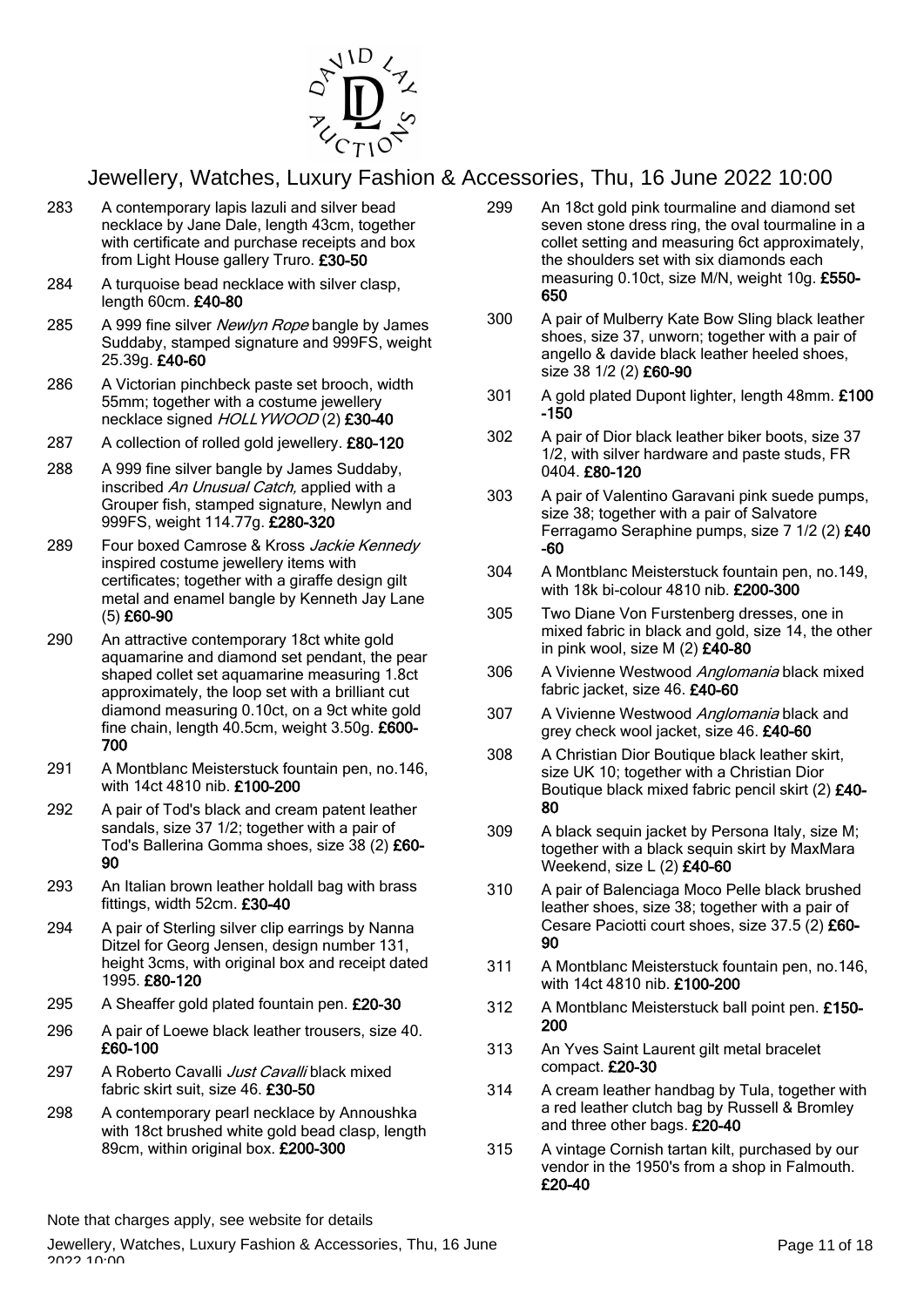

- 316 A Ralph Lauren mixed fabric knitted dress, size M. £20-30
- 317 A pair of Rupert Sanderson Valetta black patent leather courts, size 38; together with a pair of Rupert Sanderson Parasol black patent leather high heel shoes, size 37 (2) £40-60
- 318 A pair 18ct gold and diamond set earrings designed by Kat Florence, each earring set with central diamond each measuring 0.16ct and each surrounded by 24 small diamonds with total weight of 0.42ct., weight 3.99g, with box and certificate. £1,000-1,200
- 319 A Tiffany & Co platinum and diamond set cross pendant necklace, the cross with 11 brilliant cut diamonds each measuring 0.05ct, stamped PT 950 T&CO, the necklace signed, length of cross 18mm, length of necklace 51cm, weight 4.1g, within original box and retail packaging. £600-700
- 320 A pair of Jimmy Choo Nappa black leather sandals, size 37; together with a pair of Emporio Armani Rosso Picasso sandals, size 38, and a pair of Dolce & Gabbana silver fabric sandals, size 38 1/2 (3) £60-100
- 321 A pair of Marc Jacobs Vero Cuoio black suede boots, size 38 1/2. £30-50
- 322 A pair of Lanvin Paris flat studded sandals, size 38; together with a pair of Michael Kors Tricia thong sandals, size 38 (2) £60-90
- 323 An attractive contemporary 18ct gold morganite, orange sapphire and diamond cluster dress ring, the central oval facet cut morganite measuring 3ct approximately, surrounded by 16 orange sapphires and 25 diamonds each 0.04ct, stamped 18k, size N/O, weight 13.17ct. £750- 850
- 324 An Yves Saint Laurent grey viscose dress, size 42. £30-50
- 325 An eccentric but stylish large 18ct gold green jade and peridot dress ring, the pear shaped cabochon jade measuring 33mm x 19mm and surrounded by 20 green peridot, each measuring 0.25ct and in a collet settings, stamped 750, size P, weight 25.28g. £1,000- 1,500
- 326 A pair of Dior Hamptons pumps, size 38; together with a pair of Saint Laurent Paris Ballet Buckles shoes, size 38 (2) £60-90
- 327 A Tiffany 18ct white gold Paloma Picasso ring set with diamonds, size K/L, weight 5.86g, within a Tiffany ring box. £650-750
- 328 A 1950's 9ct Rolex Precision date manual wind wristwatch, the 28mm signed cream honeycomb dial with gilt baton markers and a date apperture, the 17 jewel patented superbalance movement signed MONTRES ROLEX S.A., the case hallmarked London 1954, the leather strap with 9ct rolex buckle. £1,000-1,500
- 329 Five various gentleman's mechanical wristwatches to include Imado, Paul Jobin, Orioso, Roamer and Le Cheminant. £100-150
- 330 A 1930's 9ct gentleman's manual wind wristwatch, the rectangular silvered 20mm width dial with Arabic numerals and subsidery seconds dial, with 15 jewel Pinacle movement, the case hallmarked London 1936, width of case 22mm. £60-90
- 331 A 1960's Longines 9ct gentleman's manual wind bracelet wristwatch, ref. 370, the 30mm signed silvered dial with gilt Arabic hour markers and subsidery seconds dial, the seventeen jewel movement numbered 13517303, hallmarked London 1964, the later 9ct strap hallmarked Birmingham 1970, gross weight 48g. £500-700
- 332 A 1970's Seiko gentleman's stainless steel automatic calendar chronograph bracelet wristwatch, ref. 6139-6002, circa 1978, with black dial and blue and red fixed bezel, with signed cal. 6139B 17 jewel movement, case width 42mm, Seiko box. £200-300
- 333 A 1960's Omega gold plated gentleman's automatic wristwatch, ref. 613, the signed 30mm silvered dial with gilt baton markers and date aperture, no.28165493; together with original quarantee and booklet dated 16/12/69. £250-300
- 334 A 1930's 9ct ladies manual wind bracelet wristwatch, the silvered 12mm dial signed Federal and with Arabic numerals, 15 jewel movement, the bracelet with damage, London 1938, weight excluding movement 6g. £60-90
- 334a An Omega 18ct gold automatic gentlemans wristwatch, cal. 501, the signed 26mm salmon dial with gilt baton markers and centre seconds, the 19 jewel movement numbered 14643421, the Omega case hallmarked Birmingham 1956, brown leather strap with Omega gilt buckle, case back weight 11g, gross weight 57.98g, case width 34.5mm, with Omega box and insurance valuation. £1,000-1,500
- 335 A Rotary Sea Captain 21 jewel Incabloc manual wind wristwatch; together with a Montine 25 jewel manual wind wristwatch and a Tissot Seastar quartz wristwatch (3) £30-50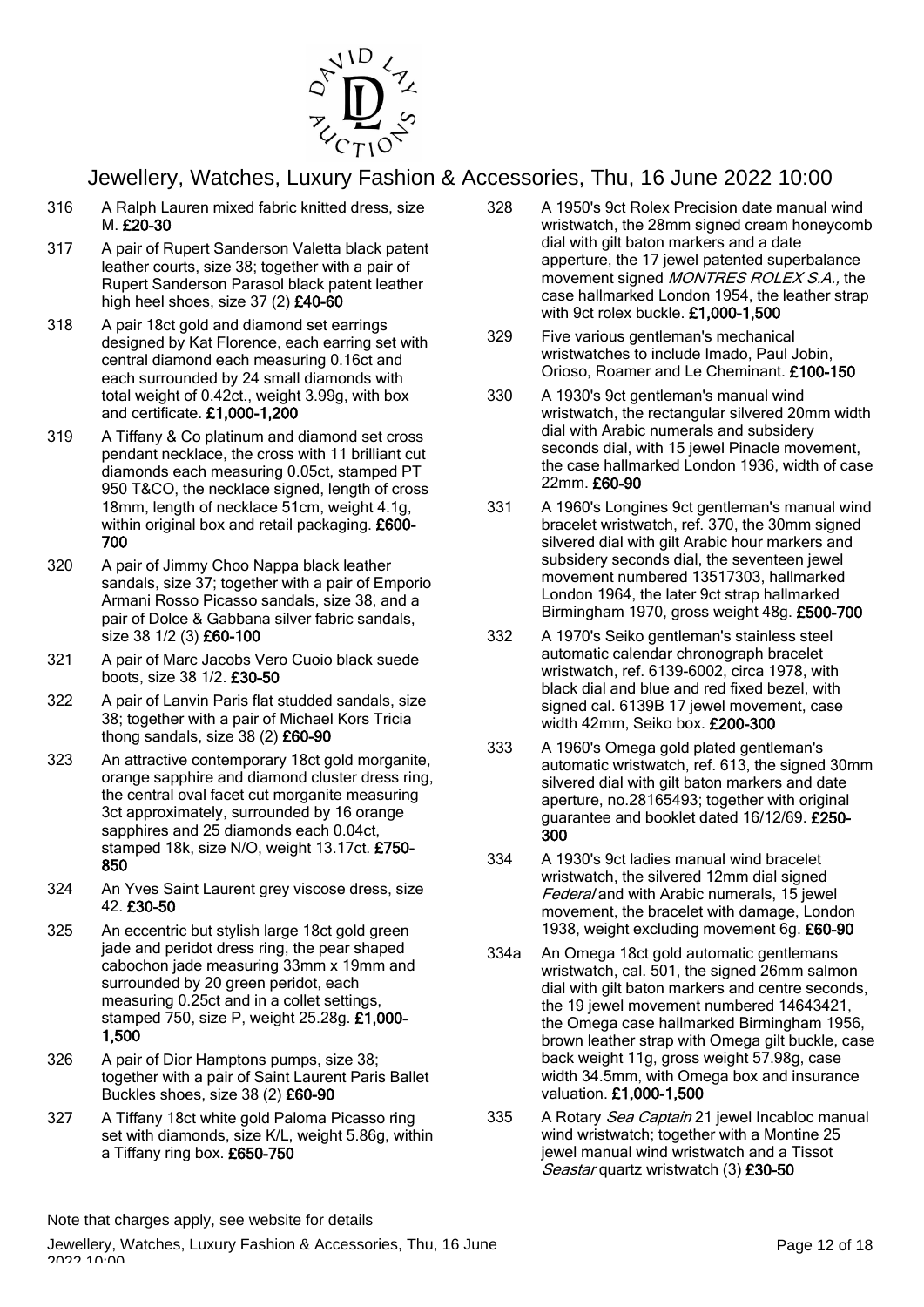

- 336 A Rolex Oyster Perpetual Submariner gentleman's automatic stainless steel bracelet wristwatch, ref. 14060M, circa 2004, the signed black 'two lines' 28mm dial with sweep centre seconds, 501 B strap numbered 93150, serial no. Y857999, case size 40mm, box and papers with purchase receipt dated 08/02/2004. £4,000- 6,000
- 337 A Casio G-SHOCK chronograph quartz gentleman's bracelet wristwatch, module no. 5121, within original tin box with booklet and warranty; together with a Royal Navy quartz strainless steel chronograph bracelet wristwatch and a Bushnell Golf Neo XS quartz wristwatch, with boxes (3) £80-120
- 338 An early 20th century 9ct rose gold ladies manual wind wristwatch with expanding 9ct bracelet, gross weight 16.9g; together with another 9ct ladies wristwatch and a 9ct rose gold fob watch (3) £100-200
- 339 A Garrard 9ct cased gentlemans manual wind wristwatch, the signed 30mm silvered dial with Arabic numerals and subsidery seconds dial, hallmarked London 1962, the case back with engraved dedication. £120-180
- 340 A Rotary 9ct ladies manual wind bracelet wristwatch, the 13mm width gilt dial signed and with gilt baton markers, the 17 jewel movement with logo, hallmarked London 1977, weight excluding movement 14.8g. £200-250
- 340a An 18ct bi-colour gold ladies manual wind wristwatch, the 13mm unsigned dial with Arabic numerals, 15 jewel movement, with 18ct case and 18ct white gold mesh bracelet, weight excluding movement 15.5g. £300-350
- 341 A ladies gold plated crown wind full hunter pocket watch by Regina Watch Co with 15 jewel movement; together with three other pocket watches (4) £20-40
- 342 An Omega gentlemans stainless steel manual wind wristwatch, ref. 131.041, cal. 601, the signed 30mm sunblush silvered dial with silver and black baton markers, the movement adjusted two positions and ref. 29209840, with box. £150-200
- 343 A Seiko SPORTS automatic 200M water resistant stainless steel gentleman's bracelet wristwatch, ref. SKZ211K1, serial number 051107, with original box and papers, unworn condition, three extra links. £100-150
- 344 A Concord chronograph stainless steel quartz gentlemans wriswatch with 33mm sunblush silvered dial, box and quarantee. £300-400
- 345 A 1950's 18ct gold gentlemans manual wind wristwatch, the bronze and silvered 32mm dial signed *GLADIADOR* and with Arabic quarter hours and dot markers with subsidiary seconds dial, unsigned 15 jewel movement, the stamped ARGENTINE 18ct. 750., weight of case back 10.38g. £300-400
- 346 An 18ct gold chronograph, the unattributed 33mm dial inscribed CHRONOGRAPHIE SUISSE 17 JEWELS - ANTIMAGNETIC and with two subsidery dials, with gilt Arabic hour markers, the movement unattributed, with inner base metal dust cover, the outer cover with stamped marks 18k 0.750, 403 121, case width 40mm. £400-500
- 347 A 1970's Rolex 9ct ladies automatic bracelet wristwatch, ref. 1600, the gilt 22mm circular signed dial with baton markers, the 19 jewel movement signed, the case and textured bracelet hallmarked London 1971, case diameter 29mm, spare link, weight excluding movement 33g. £800-1,200
- 348 A Maurice Lacroix stainless steel and gold plated quartz gentleman's wristwatch, ref. MI 1066, AK 419 79, within box; together with a Seiko gold plated quartz gentleman's wrist watch, within box (2) £40-80
- 349 A 1920's 9ct ladies manual wind wristwatch, with 20mm dial, London 1922. £20-40
- 350 A Longines *DolceVita* calibre 538 chronograph quartz gentleman's stainless steel wristwatch, the signed 28mm silver dial with three subsidiary dials and a date aperture, on original brown leather strap with Longines buckle, box and papers. £300-400
- 351 A collection of nine various ladies mechanical wristwatches including Oris and Tissot. £50-100
- 352 A Tag Heuer Aquagraph Calibre 60 automatic stainless steel gentleman's bracelet divers wristwatch, model CN211A, with original box and rubber straps, serial TA1785, original box and papers, purchased 30/1/04. £700-900
- 353 A 1960's Rolex Oyster Royal stainless steel gentlemans manual wind wristwatch, the signed 25mm silvered dial with gilt baton markers, the signed 15 jewel movementm numbered 30151, the case numbered 5244, case diameter 32mm. £800-1,200
- 354 A Summit automatic gentleman's wristwatch with 25 jewel Incabloc movement; together with two manual wind wristwatches, one by Helvetia, the other Renel (3) £20-30

Note that charges apply, see website for details

Jewellery, Watches, Luxury Fashion & Accessories, Thu, 16 June **Page 13 of 18** Page 13 of 18 2022 10:00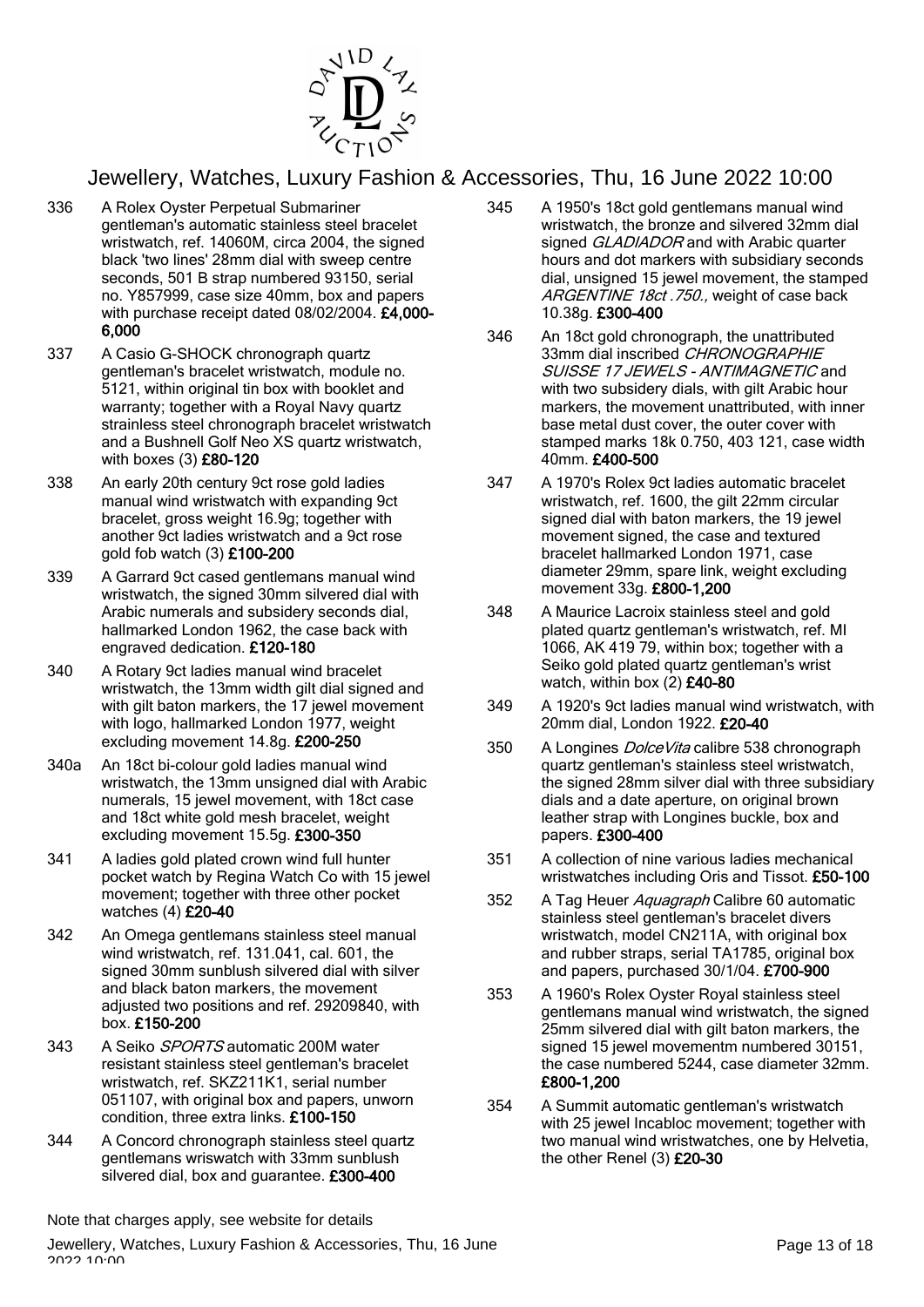

- 355 A Breitling Superocean 42 chronometer automatic stainless steel gentlemans wristwatch, the signed 30mm black dial with date aperture, Arabic numerals and quarter batons, black bezel, ref. 1398960, with box and papers. £1,800-2,200
- 356 An Omega 9ct gold ladies manual wind bracelet watch, cal. 485, London 1972, with original box, weight 15.65g. £220-280
- 357 An Omega Seamaster 30 manual wind gold plated gentleman's wristwatch, cal. 286, circa 1962, the signed silver textured 30mm dial with centre seconds and gilt baton markers, signed 17 jewel movement, serial number 19780773, case number 135.003-62-SC, gold plated Omega buckle. £200-250
- 358 A 1960's Longines 9ct manual wind gentlemans wristwatch, ref. 12.68ZS, the signed 30mm cream dial with gilt baton markers and Arabic quarter numerals, no. 11213040, the case back with engraved dedication, Birmingham 1961, original Longines box. £150-200
- 359 An Omega Dynamic wristwatch for spares or repair, together with three pocket watches. £80- 120
- 360 A 1960's Longines 9ct gentleman's manual wind wristwatch, ref. 30LS, the signed cream 28mm dial with gilt Arabic numerals, the 17 jewel movement numbered 11659460, the Baume case hallmarked Birmingham 1965, case diameter 33mm. £300-400
- 361 An Omega Ladymatic gold plated ladies manual wind wristwatch. £30-40
- 362 A Breitling Aerospace titanium and gold plated gentleman's bracelet wristwatch, ref F65362, the signed dial with luminous baton and 3, 6, 9 and 12 markers, digital display aperture and outer minutes track, with outer directional bezel, the bi-colour bracelet with folding clasp, case diameter 40mm, with box, and papers. £750-850
- 363 A Maurice Lacroix Miros quartz stainless steel bracelet wristwatch, ref. 69743, with black 30mm dial. £40-60
- 364 A Rolex 1980's ladies 18ct Oyster Perpetual automatic wristwatch, ref. 67198, the signed 28mm sunblush dial with gilt baton markers, bracelet 6251, serial no. R532436., with original box and booklets. £3,000-4,000
- 365 A Bueche-Gerod ladies 9ct white gold manual wind bracelet wristwatch, the oval 22mm silver textured dial with black Roman Numerals, the seventeen jewel movement signed, hallmarked London 1971, weight excluding movement 25.5g. £350-450
- 366 A Breguet Classique 18K manual wind wristwatch, ref. 818/4, circa. 1990's, the signed 28mm silvered guilloche dial with Roman numerals and subsidiary seconds dial, the 21 jewel movement signed and numbered, case diameter 33mm, original leather strap with 18K pin buckle. £3,000-4,000
- 367 A Seiko quartz chronograph stainless steel bracelet wristwatch, ref. 7A38-7000. £40-60
- 368 A Tutima Flieger 1941 Chronograph gentleman's stainless steel wristwatch, ref. 783- 01, the signed 30mm black dial with Arabic numerals and two subsidiary dials, original black leather strap with buckle, serial no. 7834706, box and papers. £800-1,200
- 369 A Corum Admiral's Cup 18ct bi-colour automatic gentleman's wristwatch, ref. 89.430.21the 28mm cream dial with enamel and gilt flag hour markers and with date apperture, the white and yellow gold bezel signed and inscribed, the case back numbered 598224, with box and papers, purchased 1997. £1,000-1,500
- 370 A Seiko Chronograph quartz cal. 7T62 stainless steel gentleman's wristwatch, in unworn condition and with box and booklet. £50-80
- 371 An Omega 9ct ladies manual wind bracelet wristwatch, ref. 625, the signed black 18mm dial with gilt baton markers, the 17 jewel movement numbered 39 564926, the bracelet numbered 711.5585, the winding crown set with tigers eye stone, case width 20mm, weight excluding movement 29.8g, within Omega box. £500-700
- 372 A Tudor Royal 9ct 1950's gentleman's manual wind mid-size wristwatch, the signed 25mm white dial with gilt Arabic and baton marker, with 17 jewel Tudor movement, in Dennison Rolex 9ct case hallmarked Birmingham 1954, the back with engraved dedication. £300-400
- 373 An18ct ladies manual wind wristwatch on gold plated bracelet, the dial signed OTIS. £40-80
- 374 A Longines ladies stainless steel diamond set quartz bracelet wristwatch, ref L5 175 0, no. 30985867. £250-300
- 375 A Vauxhall quartz chronograph gentleman's stainless steel wristwatch, original box and papers. £40-60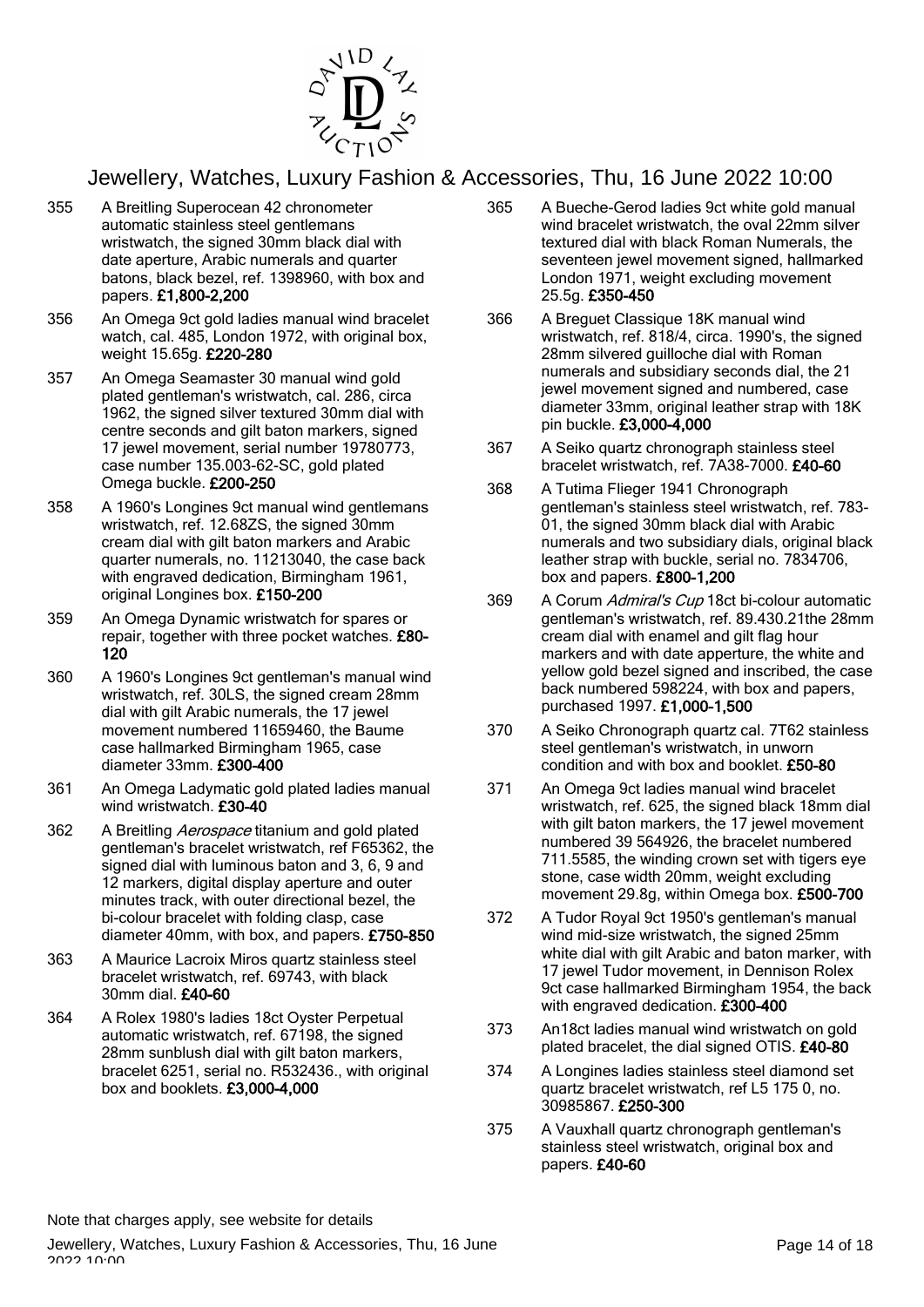

- 376 A Seiko automatic gentleman's stainless steel wristwatch, the signed black 27mm dial with day/date aperture, the 21 jewel movement with ref. A6319; together with a Seiko kinetic Titanium SQ100 wristwatch and a Seiko quartz bracelet wristwatch (3) £60-90
- 377 An 18ct ladies manual wind wristwatch, the 13mm silvered dial signed *LIP*, on a 9ct bracelet, weight excluding movement 14.7g. £160-200
- 378 A 1960's Sarcar automatic stainless steel gentleman's bracelet wristwatch, the signed oval 24mm width silvered dial with date apperture and baton 12, 3 and 9 markers, seventeen jewel movement. £50-100
- 379 A 1930's 14ct gold ladies manual wind bracelet wristwatch, the oval 18mm gilt dial with Arabic numerals, the case stamped 14k 585, the bracelet stamped 585, gross weight 18.5g. £120 -180
- 380 A good Omega Seamaster America's cup RACING automatic chronometer stainless steel bracelet wristwatch, cal. 3602, the signed 32mm black dial with three subsidiary dials and moon phase indicators, case number 80259556, ref. 25695000, with boxes and certificates. £3,000- 4,000
- 381 An early 20th century 18ct ladies manual wind bracelet wristwatch, the 20mm silvered dial with Arabic numerals, with 15 jewel movement by Dreadnought, the London Watch Case Co Ltd case hallmarked London 1913, the expanding bracelet inscribed BR 15ct BRITANNIC, gross weight 21.4g. £150-200
- 382 An Enicar Sherpa OPS automatic gentleman's stainless steel divers wristwatch, circa 1960's, the 26mm signed inner dial with calendar aperture, with inner rotating bezel, Sherpa 600 emblem to the back of the case, case width 44mm, later bracelet. £200-300
- 383 A Smiths 9ct ladies manual wind wristwatch with 15 jewel movement, the case hallmarked London 1962, on a gold plated bracelet, weight of case back 2g. £20-30
- 384 An 18ct ladies Favre Leuba manual wind wristwatch, the signed 14mm dial with quarter Arabic numberals and dot markers, signed 17 jewel movement. £250-300
- 385 A Chopard mid-1970's ladies silver manual wind wristwatch, with 16mm square blue fabric dial and signed to the glass, the square case with cast Roman quarter numerals, signed 17 jewel movement, case back numbered 101409, purchased from Pogany Knokke. £1,500-2,000

Note that charges apply, see website for details

- 386 A Seiko DIVER'S 200 cal. 7S26 automatic gentleman's stainless steel bracelet wristwatch, the signed 30mm dial with day/date apertures, ref. SKX007K2, in unworn condition with box and booklet. £140-180
- 387 A Roamer 9ct ladies manual wind wristwatch with 15mm dial; together with another 9ct ladies wristwatch (2) £40-60
- 388 A Tudor Heritate Black Bay gentleman's automatic rotor self-winding wristwatch, cal. 2824, model no. 79220R, the signed 30mm black dial with white hour markers, red rotating bezel, serial number I380672, with two straps, box with guarantee, purchased new from Michael Spiers Truro 7/12/2016. £2,000-2,500
- 389 A Tag Heuer Chronometer automatic gentlemans stainless steel bracelet wristwatch, ref WL5113-0, the signed blue sunblush dial with Arabic 6, 9 12 numberals and dot markers and with calendar apperture and inscribed Officially Certified 200 meters, no. 184894. £200-300
- 390 An early 20th century 9ct manual wind gentleman's trench wristwatch, the 28mm white enamel dial with black Arabic numberals and red 12, with subsidiary seconds dial, the case back engraved with monogram and dated 24-4-16, gross weight 21.46g. £100-150
- 391 An Omega Seamaster chronometer Electronic f300 Hz stainless steel gentleman's bracelet wristwatch, the 28mm signed silvered dial with day/date apertures, 1970's, on an Omega bracelet. £250-300
- 392 An Alpina STARTIMER PILOT quartz gentleman's wristwatch, ref. AL-240B4FBS6, with fabric strap and within original box with booklet, unworn condition. £150-200
- 393 An unusual International Watch Co gold plated manual wind wristwatch, converted from a pocket watch, the signed 44mm white enamel dial with black Roman numerals and subsidiary seconds dial, the glazed back showing the IWC movement numbered 81960, case diameter 50mm. £800-1,200
- 394 An Oriosa automatic incabloc gentleman's divers wristwatch, the 28mm black dial with luminous markers and date aperture and inscribed 20 ATMOS AUTOMATIC INCABLOC, 25 jewel movement, rotating black and red bezel, the case back numbered 844, case width 45mm, later bracelet. £40-80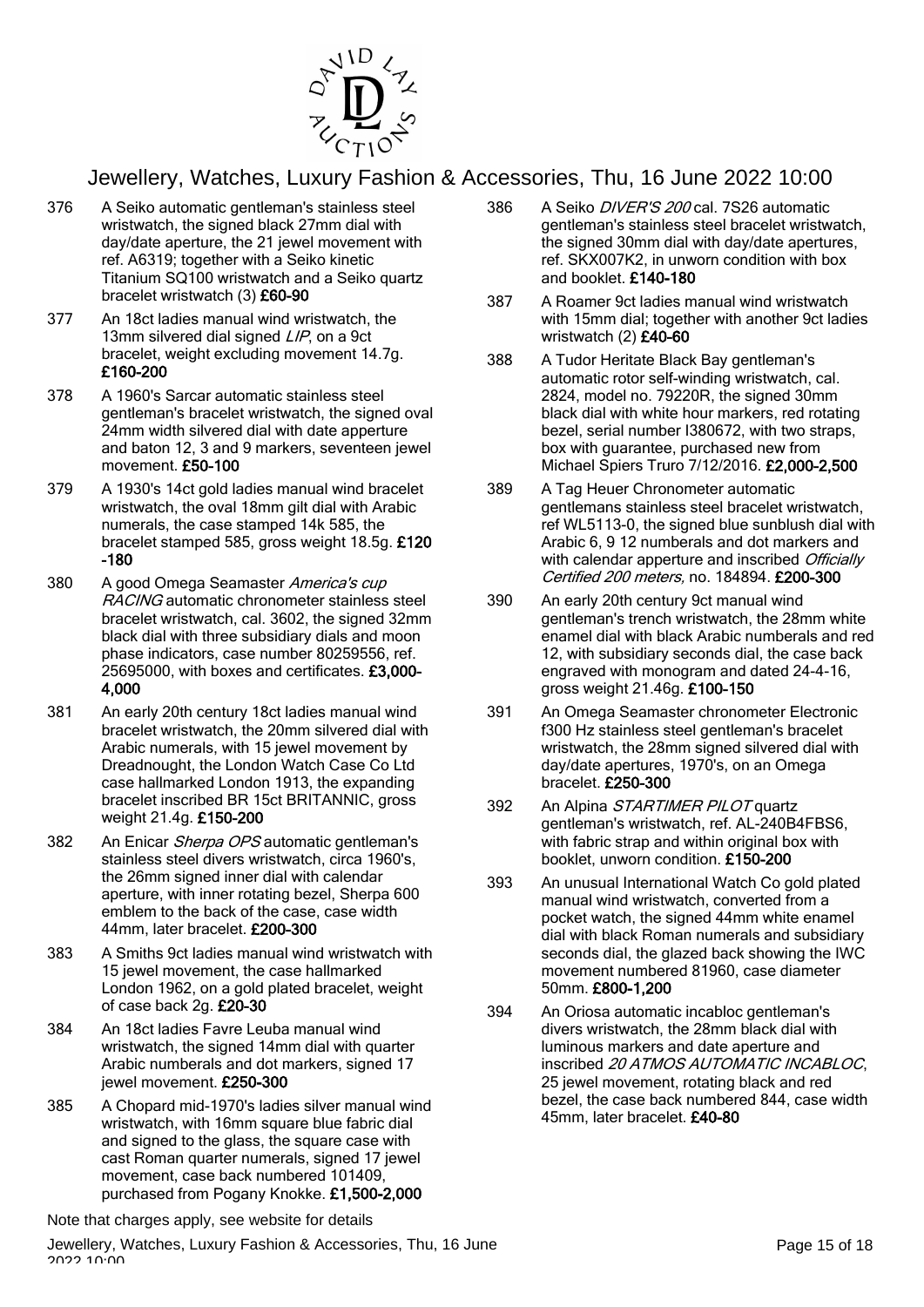

- 395 A good Longines 18ct gentlemans quartz bracelet wristwatch, ref. L 150.2, the 26mm width champagne dial signed and with gilt baton markers, the movement with number 256.041, the case with number 25483421, gross weight 63.7g. £1,000-1,500
- 396 An early 20th century Waltham 18ct lug manual wind wristwatch, the damaged 24mm signed white enamel dial with Arabic numberals and subsidiary seconds dial,the signed movement numbered 22187753, the Dennison case hallmarked Birmingham 1919; together with a 9ct lug wristwatch (2) £100-150
- 397 A 1960's Rotary 9ct ladies manual wind bracelet wristwatch, the signed 9mm square gilt textured dial with black baton markers, the 17 jewel movement with logo, on a textured bracelet, hallmarked London 1967, weight excluding movement 21.9g. £250-300
- 398 An Omega De Ville ladies manual wind gold plated wristwatch, ref. 1100, with 17 jewel movement. £40-60
- 399 An 18k ladies pocket watch, the 36mm gilt engraved dial with Roman numberals, the gold plated inner cover engraved H. SAMUEL MARKET STREET MANCHESTER, the foliate case stamped K18 and with Swiss gold mark, weight 49.8g; together with an oak fob watch stand. £100-200
- 400 A 1970's Tudor Prince Oysterdate rotor self winding automatic gold plated and stainless steel bracelet wristwatch, the signed 28mm gilt sunblush dial with centre seconds and and date aperture and with gilt bezel, the 25 jewel movement further signed, the case numbered 74000, bracelet no. 597, within a Rolex box. £700-900
- 401 An early 20th century 9ct mid size manual wind wristwatch, the 28mm silvered dial with Arabic numerals, the square case with hallmark for London 1913, with 9ct expanding bracelet stamped DORA, gross weight 28.79g. £200-300
- 402 A cased set of Japanese Rolex case back keys. £40-80
- 403 A Bulova gold plated manual wind gentleman's wristwatch, the 28mm silvered signed dial with date apperture, subsidery seconds dial and gilt baton markers, the signed 17 jewel movement numbered 11 BLD. £60-90
- 404 A 1960's Garrard 9ct gentlemans manual wind wristwatch, the 28mm signed silvered dial with black Arabic numerals and subsidiary seconds dial, with unsigned 17 jewel movement, the denison case hallmarked Birmingham 1964. £100-150
- 405 A 1960's Roamer Incabloc 9ct gold manual wind gentleman's wristwatch, the signed 28mm silvered sunblush dial with subsidiary seconds dial, the case hallmarked Edinburgh 1964, on gold plated bracelet. £80-120
- 406 A Raymond Weil ladies stainless steel diamond set bracelet quartz wristwatch, the dial flanked by 12 small diamonds, ref 5586. £70-90
- 407 A Rotary 9ct ladies quartz bracelet wristwatch with 14mm width oval dial, hallmarked Birmingham 1993, the case back with engraved dedication, gross weight 13g. £100-150
- 408 A Bueche-Girod 9ct white gold ladies manual wind bracelet wristwatch, the 13mm rectangular silvered dial signed and with silver baton hour markers, the seventeen jewel movement signed, the textured mesh bracelet hallmarked London 1973, weight excluding movement 30.4g. £400- 500
- 409 A Certina Club 2000 automatic gentleman's stainless steel bracelet wristwatch; together with a Citizen automatic stainless steel bracelet wristwatch (2) £30-50
- 410 A Pierre Balmain chronograph stainless steel diamond set quartz gentlemans wristwatch, with 20mm silver dial, black leather strap with signed deployment clasp, the back engraved with the emblem of the Sultan of Oman. £300-400
- 411 A 1970'S Omega Electronic 300Hz Chronometer stainless steel gentleman's bracelet wristwatch, ref. 1250, the signed 28mm silver dial with date aperture, the movement numbered 34887775, the Omega strap with one broken link. £150-200
- 412 A ladies Rotary gold cased wristwatch on gold bracelet 16.6gm and a 9ct gold chain bracelet 3gm £80-100
- 413 A 1930's 9ct ladies manual wind wristwatch the silvered and gilt 20mm dial signed ACME and with Arabic numerals, the 15 jewel movement signed H. SAMUEL MANCHESTER, the case hallmarked Chester 1930, on gold plated expanding bracelet. £20-40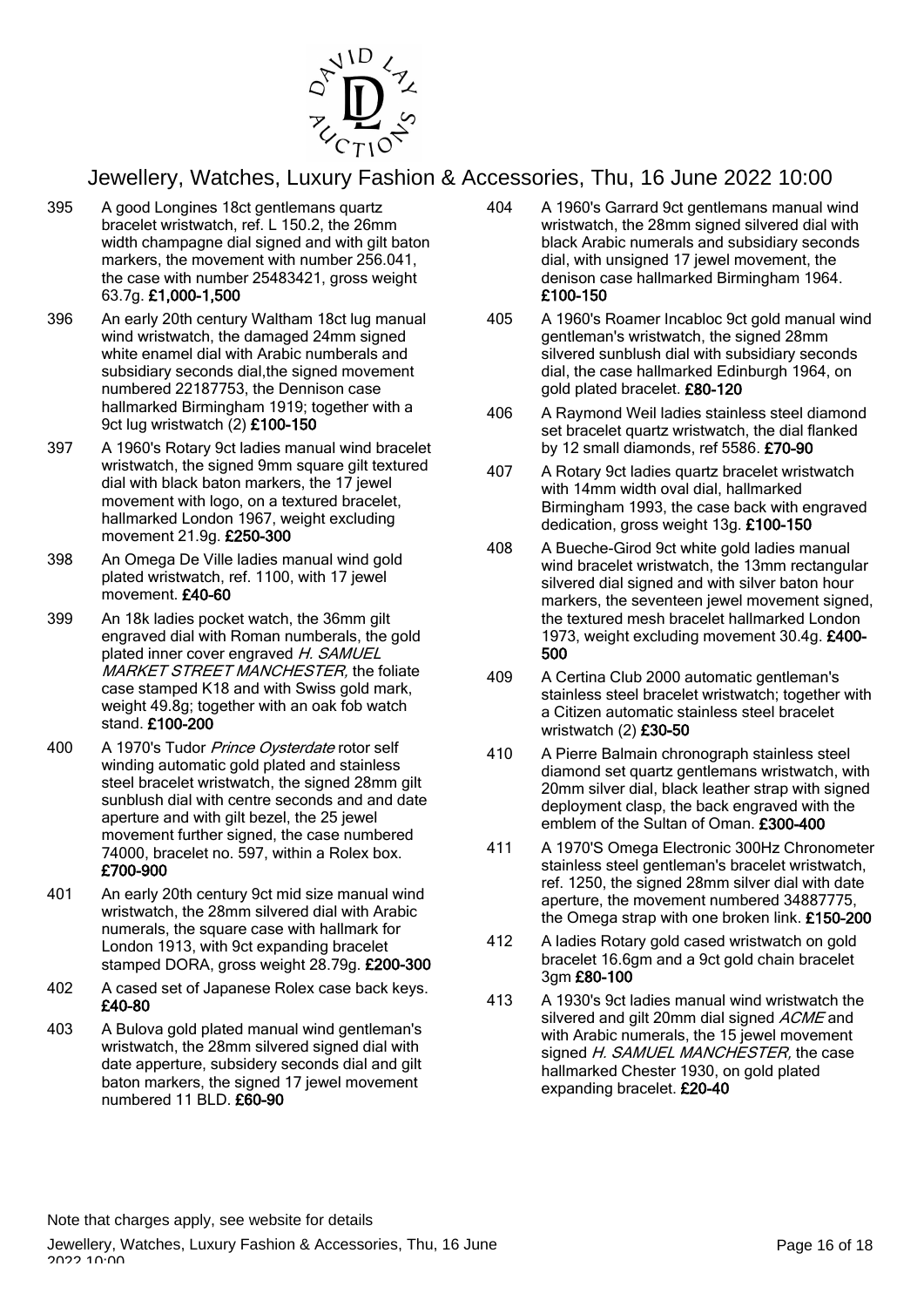

- 414 A Tag Heuer Professional 200 Meters quartz gentleman's stainless steel bracelet wristwatch, 2000 series, ref. WM1113, the 26mm blue dial with Arabic numerals and date aperture, blue bezel, no. PK3570, with original suede zip box. £220-280
- 415 An Omega 1960's 9ct ladies manual wind bracelet wristwatch, the signed 13mm silvered square dial with gilt baton markers, the 17 jewel movement ref. 485, no. 29536086, hallmarked London 1969, weight excluding movement 20g, within original box. £300-400
- 416 An Eterna Porche Design chronograph automatic stainless steel bracelet wristwatch, ref. 6625.41, the signed 28mm black dial with three subsidiary dials and day/date aperture and with tachymeter, serial no. 110.457, original box and booklets, purchased in Selfidges 16/05/01. £600-800
- 417 An early 20th century Rolex silver trench manual wind wristwatch, the 28mm silvered dial with black and red Roman numerals and subsidiary seconds dial, with signed 15 jewel movement, the .935 silver case also signed ROLEX and numbered 1005140; together with a nickal cased wire lug wristwatch by Cyma (2) £100-200
- 418 A 19th century silver pair cased pocket watch, for spares or repair, with 42mm white enamel dial, the fusee movement numbered 1978, the case hallmarked London 1831. £60-100
- 419 A Victorian silver engine turned pocket watch, the dial signed JOHN ELKEN 35 LIVERPOOL ST CITY LONDON, the dial with damage, fusee movement, London1893. £20-40
- 420 A 14ct rose gold cased open face crown wind pocket watch, the 38mm white enamel dial with black Roman numerals and subsidiary seconds dial, plated inner cover, unsigned lever movement, weight 81.85g. £100-200
- 421 A Georgian gold plated pocket watch, the 36mm white enamel dial with black roman and Arabic numerals, the fusee movement signed F Brock london no.570. £40-80
- 422 A Victorian silver Patent Lever pocket watch with foliate engraved case, London 1866, for spares or repair. £20-40
- 423 A silver cased pocket watch with nickal Albert watch chain; together with a Victorian silver pocket watch case. £30-50
- 424 An Elgin crown wind pocket watch with 7 jewel lever movement and in 'silveroid' Keystone watch case, case diameter 60mm. £30-40
- 425 A Waltham 9ct rose gold crown wind pocket watch, the signed 42mm white enamel dial with Arabic numerals and subsidiary seconds dial, the lever movement signed P. S. Bartlett WALTHAM, no. 23118744, in a plain Dennison case hallmarked Birmingham 1924, 9ct inner cover, weight 92g, with original receipt dated 1925. £300-400
- 426 A 19th century 18ct gold fob watch, the 32mm gilt engine turned dial with black Roman numerals, the case back with coloured enamel floral inset (losses) and a gold plated inner cover, the lever movement stamped UB & W, weight 32g. £200-300
- 427 Three nickel cased crown wind pocket watches for spares or repairs; together with an Elgin manual wind wristwatch for repair and a contemporary gilt metal quartz pocket watch and watch chain (5) £50-80
- 428 An early 20th century 9ct rose gold half hunter crown wind pocket watch, the 42mm white enamel dial with Roman numerals and subsidiary seconds dial, 7 jewel movement, the Dennison case hallmarked Birmingham 1915, gross weight 90g. £400-600
- 429 An Oris 1970's gold plated crown wind dress pocket watch with silver sunblush 38mm dial with date aperture, signed 7 jewel movement, with gold plated chain. £30-40
- 430 Two pocket watch movements, one signed Desbois & Wheeler 1763, the other with fusee cylinder signed Henry Barrick Whitby 1810 (2) £40-80
- 431 A 14k half hunter fob pocket watch, the 34mm white enamel dial with Roman Numerals, with base metal inner cover, the outer foliate engraved case stamped 14k, case diameter 38mm, weight 38.2g. £100-150
- 432 A Victorian silver key wind pocket watch with 45mm white enamel dial, the fusee movement signed L FISHER WOLVERHAMPTON 22958, hallmarked London 1873, together with silver plated double Albert watch chain, attached is a silver foliate engraved vesta, Birmingham 1921. £80-120
- 433 A stopwatch by Lemania in nickal case. £40-60
- 434 A rose gold plated crown wind half hunter pocket watch, with 42mm white enamel dial and 15 jewel Swiss lever movement. £30-50
- 435 An 18ct gold cased crown wind fob pocket watch with 28mm gilt dial, base metal inner cover and suspension ring, the case foliate engraved, gross weight 29.05g. £80-120